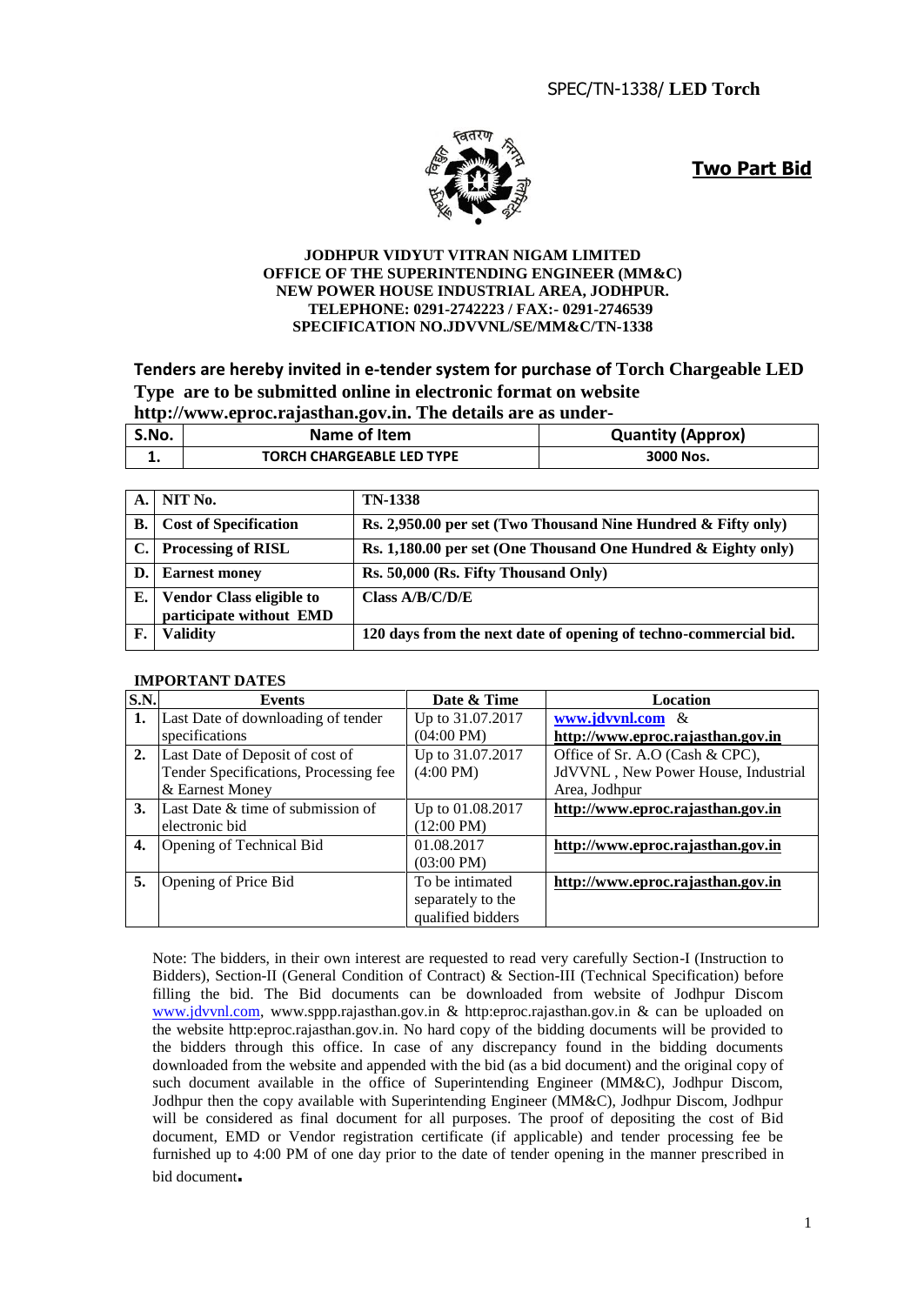# **INDEX**

| Section-I      | <b>Instructions to Bidder</b>                                                                                          |                                                                                         |
|----------------|------------------------------------------------------------------------------------------------------------------------|-----------------------------------------------------------------------------------------|
| Section-II     | <b>General Conditions of Contract</b>                                                                                  |                                                                                         |
| Section-III    | Technical Specification for LED Torch                                                                                  |                                                                                         |
| Schedule-I     | Schedule of Requirement                                                                                                |                                                                                         |
| Schedule-II    | Prices                                                                                                                 |                                                                                         |
| Schedule-III   | <b>Details of Standards</b>                                                                                            |                                                                                         |
| Schedule-III A | Pre Qualification Requirement (PQR)                                                                                    |                                                                                         |
| Schedule-IV    | Price Schedule (Bill of Quantity)                                                                                      | To be uploaded Online on<br>website                                                     |
| Schedule IV A  | Details of tendered quantity, quantity<br>offered along with justification with<br>reference to qualifying Requirement | The Bidder is required to<br>justify quantity offered as<br>per qualifying Requirement. |
| Schedule V     | Departure from Guaranteed<br><b>Technical Particulars</b>                                                              |                                                                                         |
| Schedule V A   | <b>Guaranteed Technical Particulars Of</b><br><b>LED Torch</b>                                                         |                                                                                         |
| Schedule VI A  | Departure from the requirement of<br>Technical Specification.                                                          |                                                                                         |
| Schedule VI B  | Departure from commercial terms &<br>conditions of specification                                                       |                                                                                         |
| Schedule VII   | List of Past supplies                                                                                                  |                                                                                         |
| Schedule VII A | C.A. Certificate for Quantity<br><b>Justification</b>                                                                  |                                                                                         |
| Schedule VIII  | Delivery schedule                                                                                                      |                                                                                         |
| Schedule IX    | List of equipment & technical hands<br>available with the tendering firm.                                              |                                                                                         |
| Schedule X     | General Particulars about the tender<br>in brief.                                                                      |                                                                                         |

# **NOTE:**

1. The technical deviations including GTP and commercial deviations, if any, shall invariably be stated in Schedule-VI (A & B) Departure from specifications attached with this specification. **Mentioning of such deviations elsewhere will not be considered. The standard printed conditions of sales and other if any attached with the tender will not be considered.**

2. The prices offered against this specification shall be FIRM.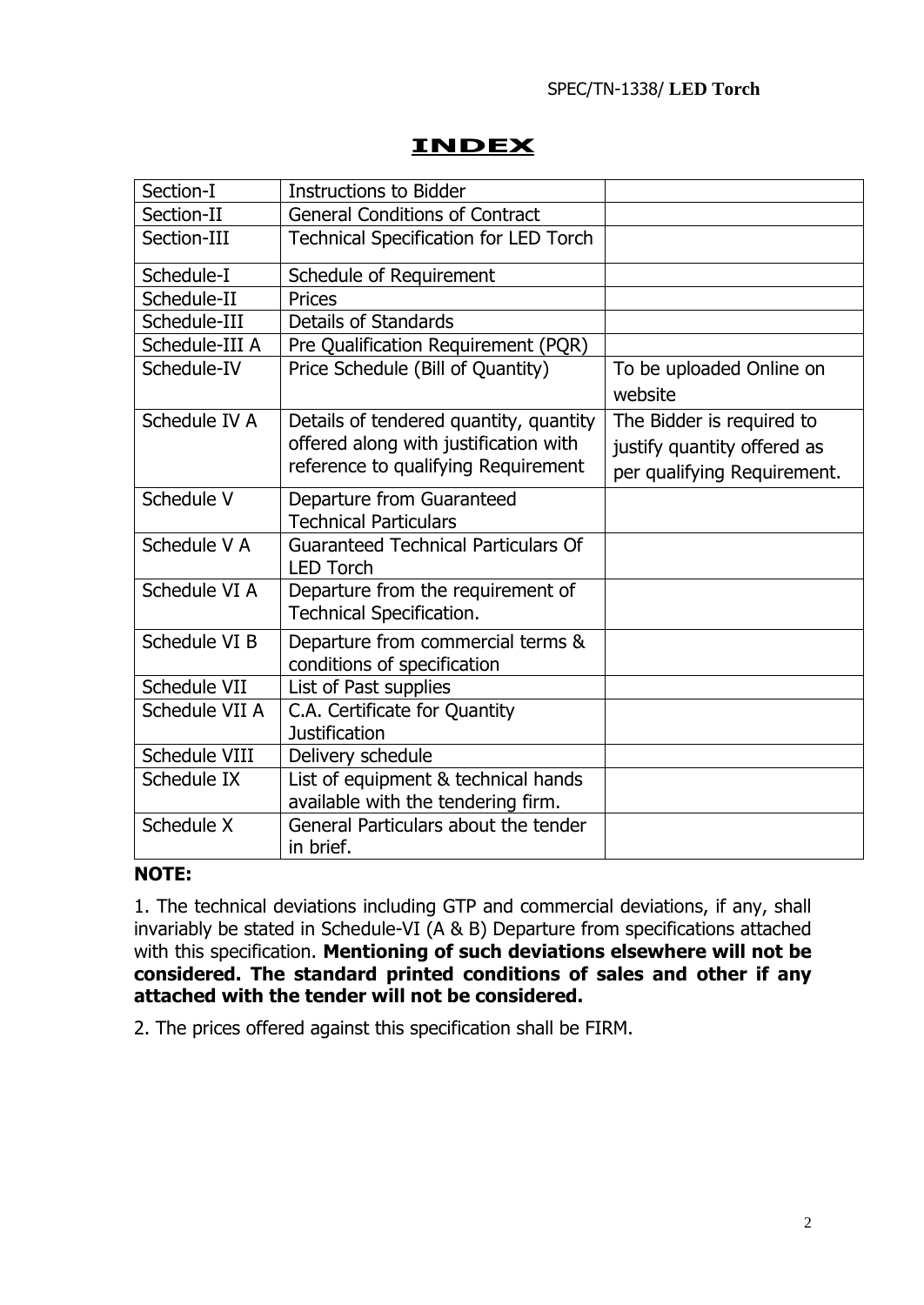SPEC/TN-1338/ **LED Torch**



### **SECTION-III**

#### **TECHNICAL SPECIFICATION FOR PURCHASE OF TORCH CHARGEABLE LED TYPE AGAINST TN-1338.**

#### **3.01 SCOPE**

This specification covers the manufacture, testing before dispatch and delivery at our stores/site of the LED Torch using maintenance free rechargeable battery.

#### **3.02 SCHEDULE OF TECHNICAL SPECIFICATION.**

LED Torch shall be manufactured and tested in accordance with the following specification / standard.

#### **3.03 SCHEDULE OF REQUIREMENT**

The approximate requirement of LED Torch using maintenance free rechargeable battery is **3000** Nos. This requirement is tentative and the purchaser may increase/decrease the net quantity to be purchased at the time of deciding the tender.

#### **TECHNICAL FEATURES & SPECIFICATIONS**

The LED Torch using maintenance free rechargeable battery shall be having the following technical features:

- Fitted With 6V Maintenance Free SLA Battery
- 3 Watt Power LED
- Bright Light Throughout Lighting Time Using Constance Current Source
- Normal And Full Light
- SMPS Circuit-Input Range 100-280V
- Fast Charging Input 8-9 Hours
- Over Charging And Over Discharge Protection

| l LIGHTING TIME     | <b>3W MODEL</b> |
|---------------------|-----------------|
| <b>NORMAL LIGHT</b> | 22 HOURS        |
| <b>FULL LIGHT</b>   | 11 HOURS        |

**The bidder may offer better design of LED Torch using rechargeable battery. However, in that case complete technical justification shall be**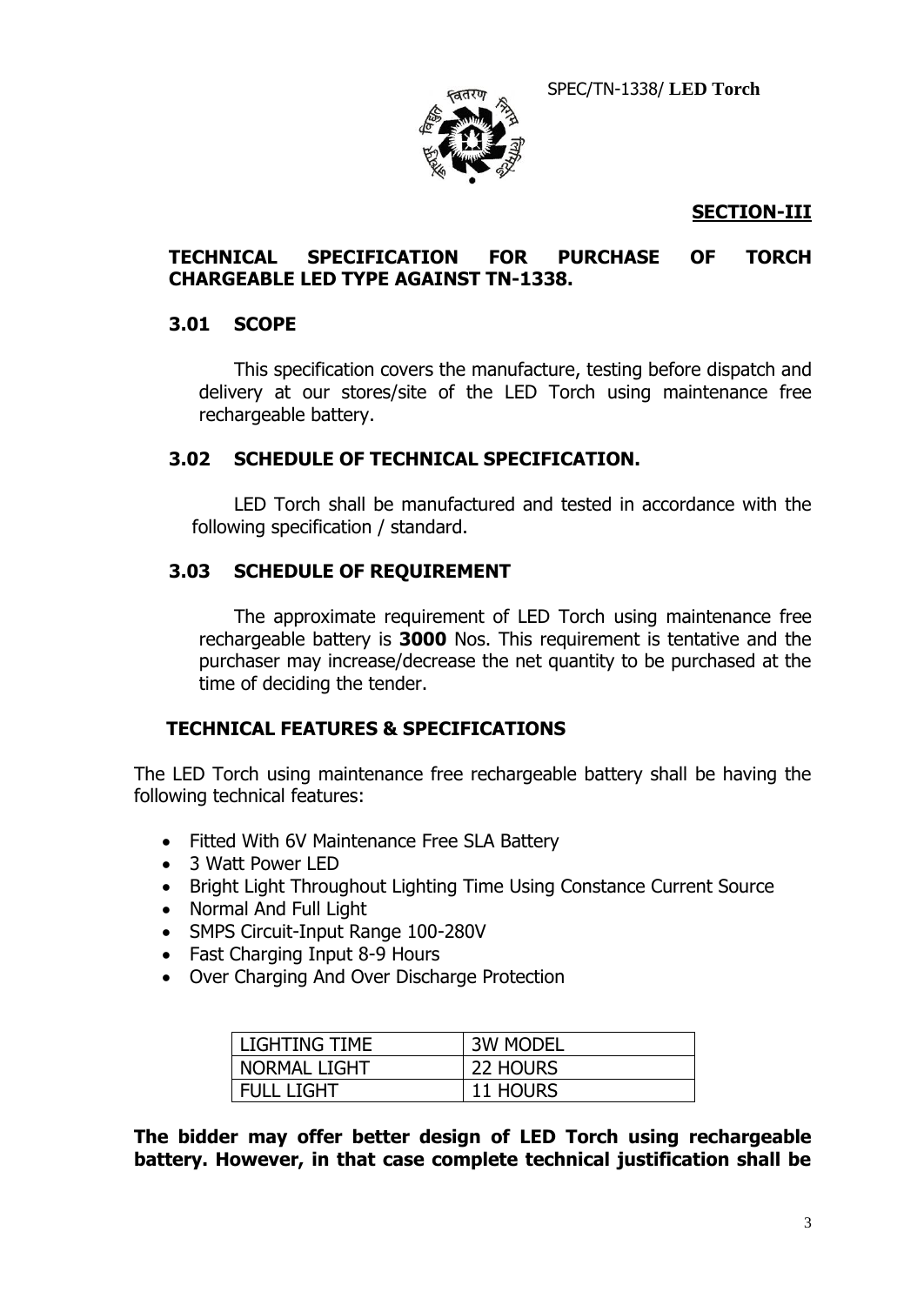#### **required to be furnished by the bidder otherwise the offer shall be treated as incomplete.**

#### **3.04 GUARANTEED TECHNICAL & OTHER PARTICULARS:**

The tenderer shall furnish complete guaranteed and other particulars of material offered by him as per Schedule-V.

#### **3.05 SAMPLES:**

Bidders are required to furnish One No. sample of tendered item along with dimensional drawing indicating all dimensions and weight meeting requirement of technical specification along with their Bid, failing which their bid is liable to be rejected. The sample shall be checked thereafter for visual examination and checking/ verification of dimensions, weight etc. as per specification / GTP / Drawing at CTL.

#### **3.06 INSPECTION & TESTING:**

Inspection & testing shall be as per relevant IS/GTP'S of PO. The inspecting officer shall select 5% samples randomly from the offered lot for physical verification and inspection as per specification and purchase order.

The suppliers should satisfy themselves that the material is in accordance with the terms of the contract and fully confirm to required specifications by carrying out a through pre-inspection of each quota before tending the same for inspection to the inspecting officer nominated by the purchaser. Such preinspection on the part of the suppliers would minimize the chances of rejection in inspection.

The material shall be tested and inspected by an authorized inspecting officer of the purchaser before dispatch. The purchaser reserves the right to get the material tested in any testing laboratory before dispatch.

#### **3.06 PREFERENCE:**

The offers of standard make and directly from the manufacturers/traders quoting shorter delivery period shall be preferred.

#### **3.07 DEPARTURE FROM SPECIFICATION:**

Should the tenderer wish to depart from the specification in any respect, he should clearly state such departures indicating the reasons thereof. Unless this is done, the departmental specification will hold good and shall be binding on the supplier unless the departures have been approved in writing by the purchaser.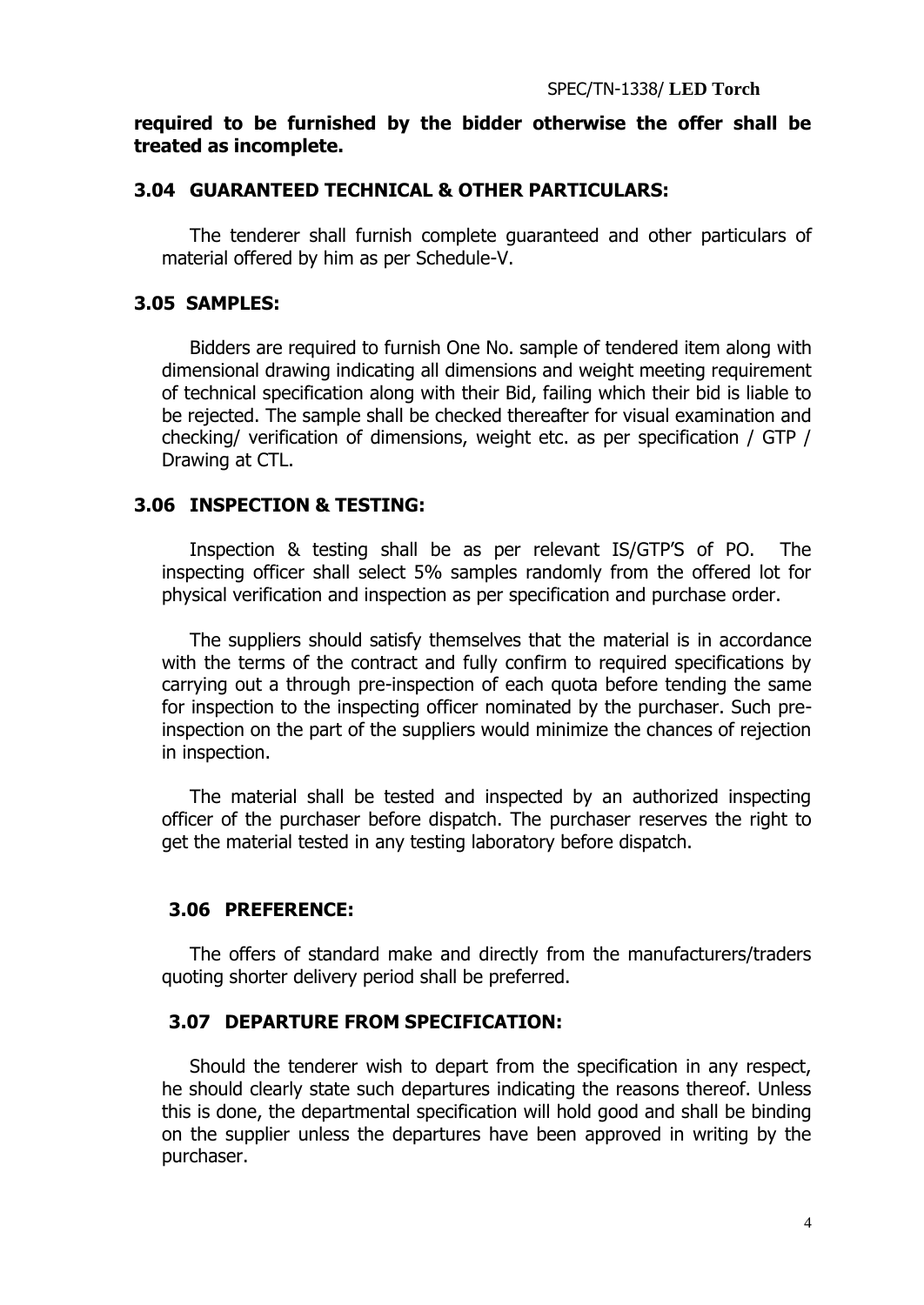#### **3.08 TENDERS:**

Tenderer shall furnish complete particulars of the material offered by them in regard to this specification and submit the same with their tender in single copy. Failure to do so or any incomplete entry therein may prevent a tender from being considered.

### **3.09 GENERAL**

The tenders received without complete details required as per enclosed forms/schedules are liable to be rejected.

 **3.10** As GST act has been effected from 01.07.2017, therefore, BOQ has been prepared accordingly with applicability of GST. Further, old tax structure wherever appearing in ITB/GCC/Specification may be replaced by GST as per notification.

 Further, GST registration number of Jodhpur Discom is 08AAACJ8578R1ZJ.

\*\*\*\*\*\*\*\*\*\*\*\*\*\*\*\*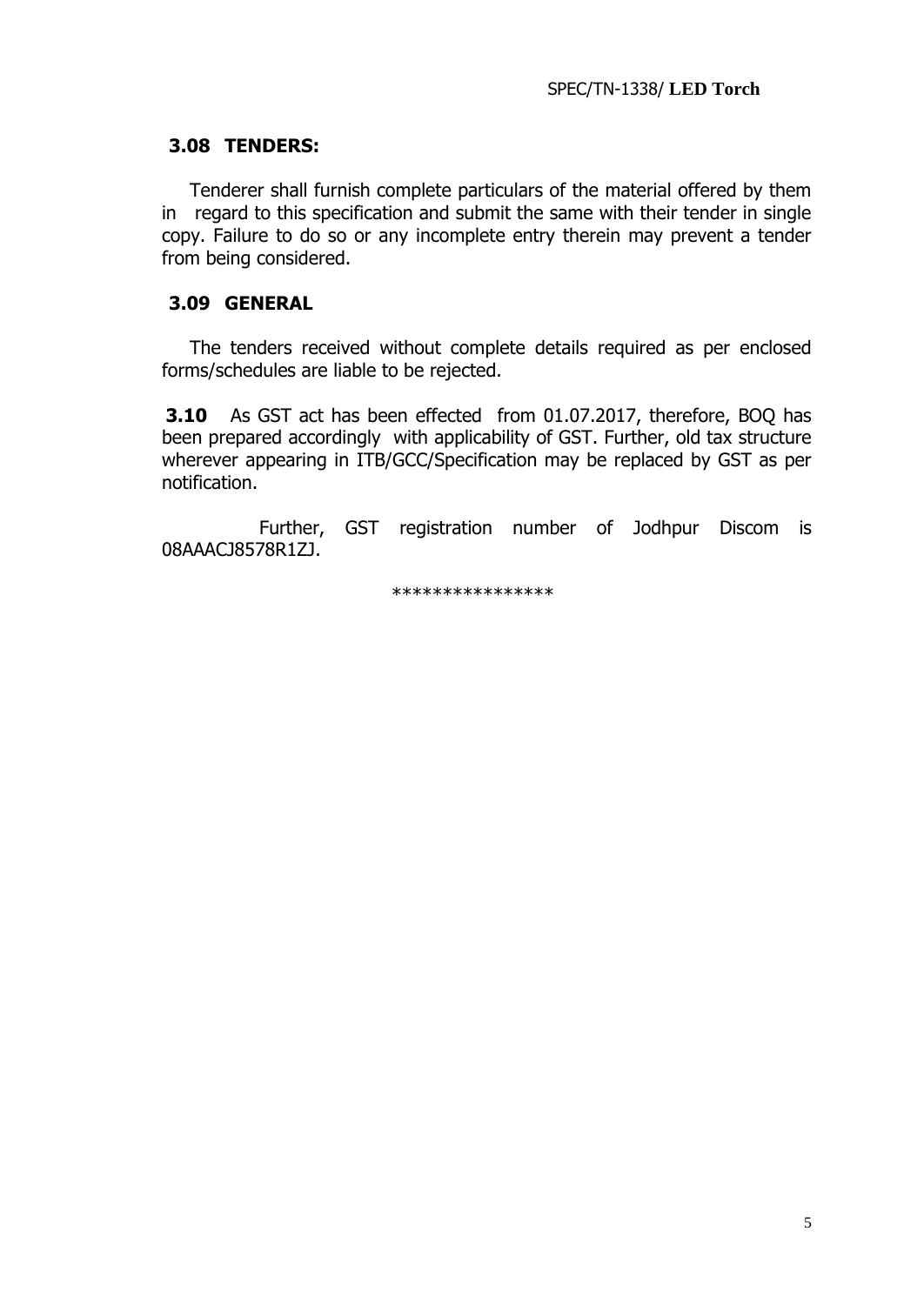**Schedule-I**



# **SCHEDULE OF REQUIREMENT**

The approximate requirement is as under:-

| S.No. | Item                             | Approx. Quantity<br>(Nos.) |
|-------|----------------------------------|----------------------------|
| 1.    | <b>Torch Chargeable LED type</b> | 3000 nos.                  |

**Note: The quantities as mentioned in the schedule of requirements are tentative and may increase/decrease as per the requirement of the Nigam.**

**-----------------------------**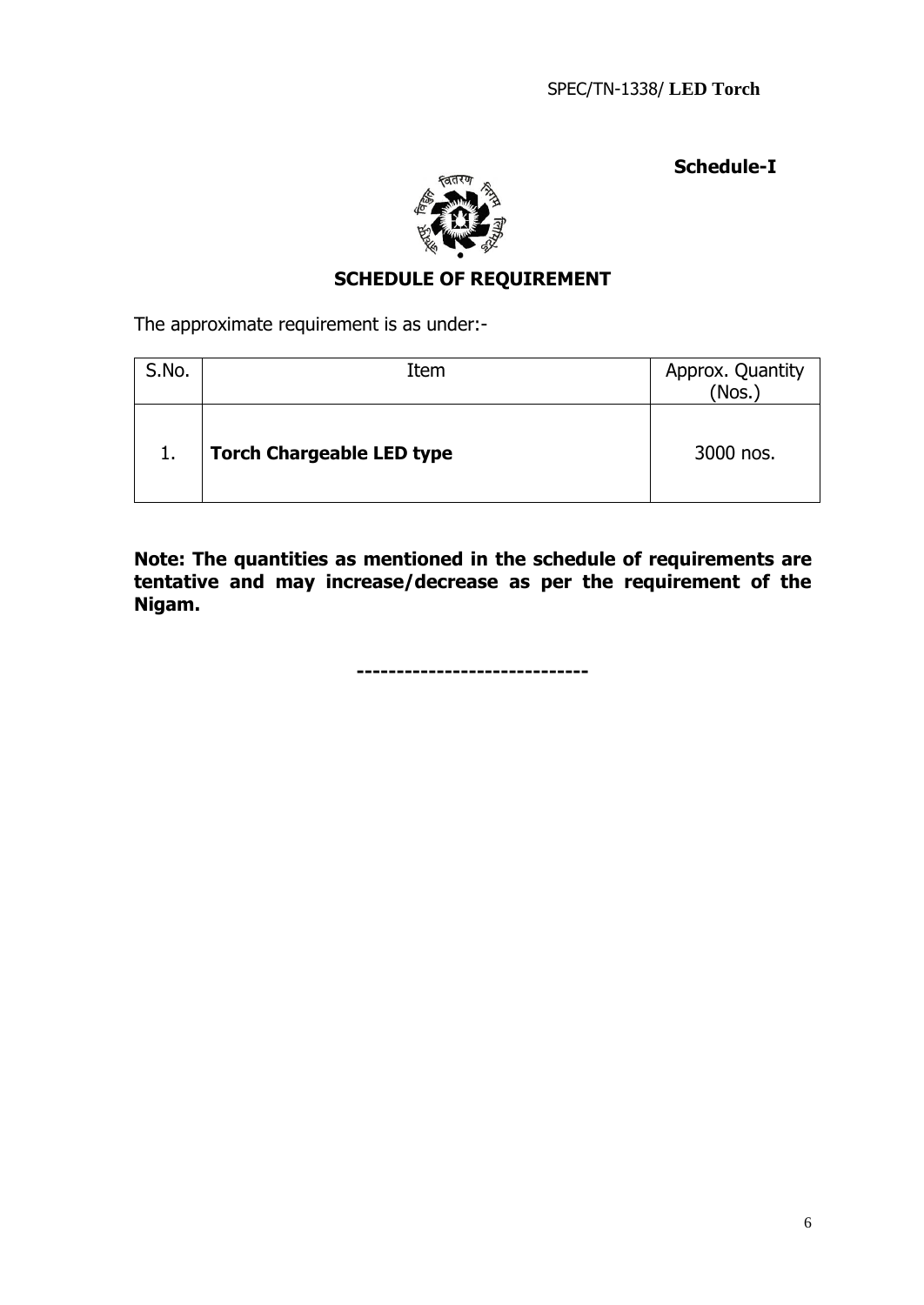SPEC/TN-1338/ **LED Torch**

# **Schedule – II**

# **PRICE ADJUSTMENT FORMULA**

**ITEM: Torch Chargeable LED type**

**PRICES ARE 'FIRM'**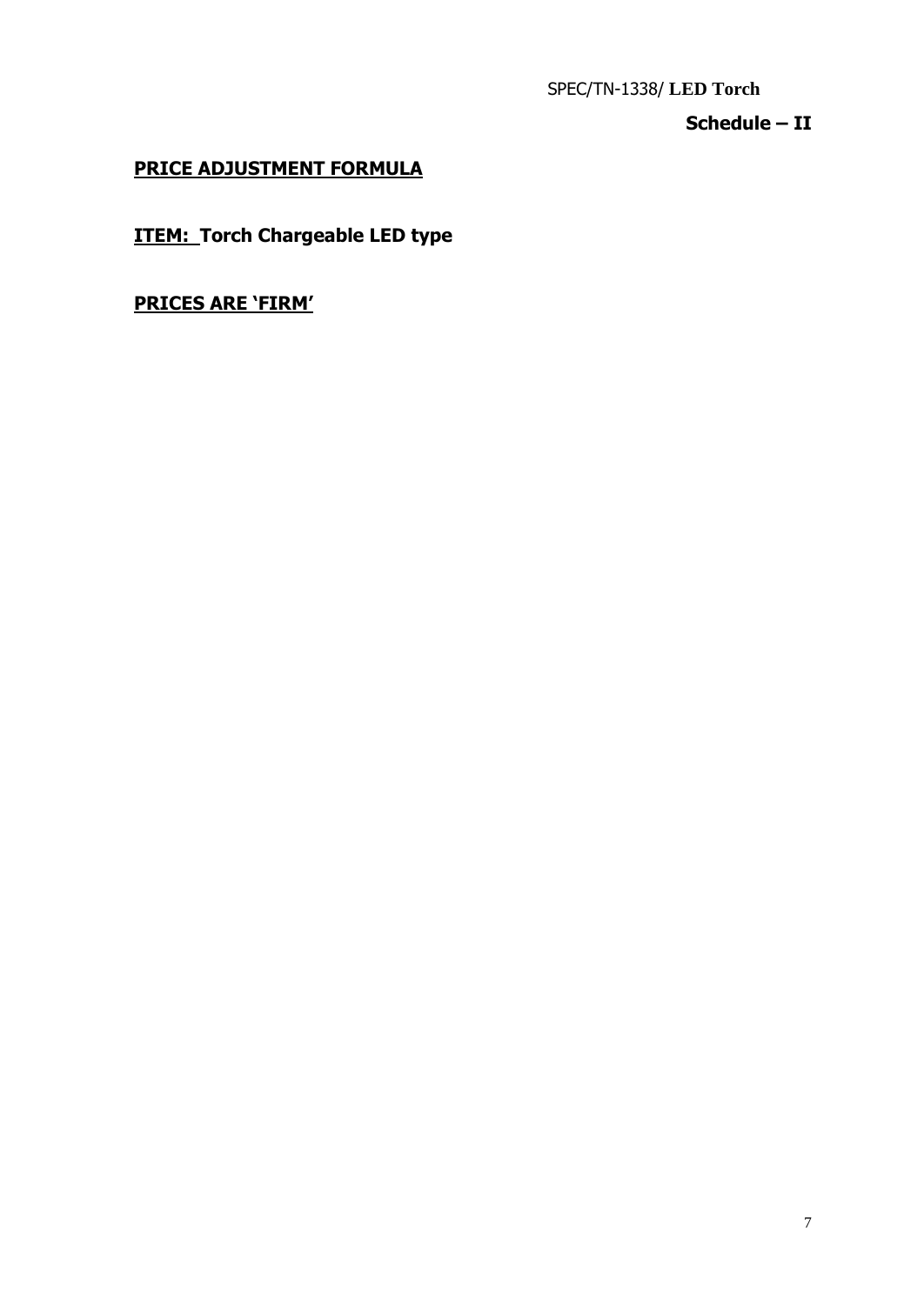### **Schedule – III**



## **JODHPUR VIDYUT VITRAN NIGAM LIMITED A Govt. of Rajasthan Undertaking Prescribed technical specification for supply of**

(Name of Material/Equipment/Machinery/T&P etc.)

| S.No. Technical specification | Name of IS/other         | Other particulars |
|-------------------------------|--------------------------|-------------------|
| to which material/equipment/  | standard specification   | if any.           |
| Machinery/T&P shall confirm   | to which material should |                   |
|                               | confirm                  |                   |

Certified that we agree to all the aforesaid technical specification except at S.No……. for which our technical specification shall be as under:-

| S.No. Technical specification | Name of IS/other                    | Other particulars |
|-------------------------------|-------------------------------------|-------------------|
| to which material/equipment/  | standard specification              | if any.           |
| Machinery/T&P shall confirm   | to which material should<br>confirm |                   |

**(Signature)**

Name & Designation with seal of the bidder.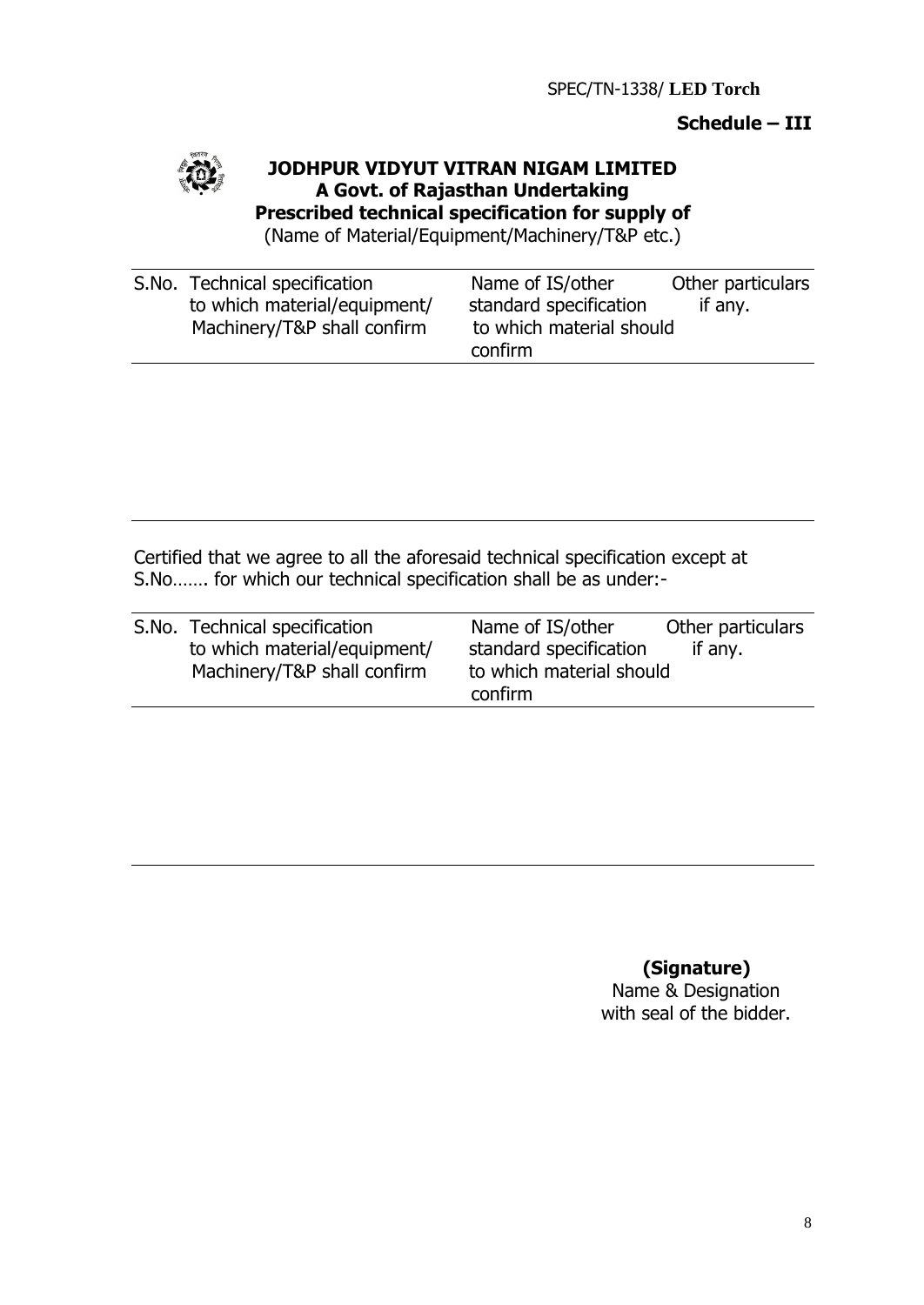#### **SCHEDULE-III-A**

#### **QUALIFICATION REQUIREMENT**

#### **ITEM:- TORCH CHARGEABLE LED TYPE**

#### **TN-1338**

The bidder should fulfill following qualifying requirements for successful participation in the tender along with relevant documentary evidence supporting each qualifying requirement without which the offer shall be considered nonresponsive & rejected.

#### 1.0 **STATUS OF BIDDER:-**

a) The bidder should be manufacturer of offered items. The offers from sole selling agent/ authorized dealer shall be entertained subject to furnished of authorization letter from original manufacturer.

b) Old/ New suppliers:- Any bidder located within or outside the state of Rajasthan has participated for the first time in a particular Discom & meeting minimum qualification requirement and has supplied the tendered material/or of higher rating in other utility shall be treated as an old supplier. Rajasthan's firms although supplied in past but not meeting minimum quantity supplied criterion including altogether new units which have not supplied any quantity but having adequate & required manufacturing and testing facility and technical know-how of the tendered material shall be considered as new firms and would be eligible for trial order only. In case of supply made to the licensed power utility outside India, the C.A. certificate furnished by firm shall be considered.

### 2.0 **PAST SUPPLY & PERFORMANCE CRITERIA:**-

The bidder shall meet both past supply and performance criteria as detailed below for opening of tenders:-

#### **2.01 PAST SUPPLY:-**

2.01.1 The bidder is required to quote for minimum **10%** of tendered quantity failing which their offer may be considered Non-Responsive.

2.01.2 The bidder should have designed, manufactured / fabricated, tested and supplied to utility / Discoms / Govt. Departments at least 2 X QQ (QQ being the quoted quantity) of similar item / higher rating of tendered material / equipment in last 3 financial years from the date of opening of technical commercial bid.

**Note:** Requirement of quantity manufactured, minimum quantity to be offered and amount of Bank Guarantee to be furnished in absence of test certificate shall be reduced to 25% for Rajasthan based units.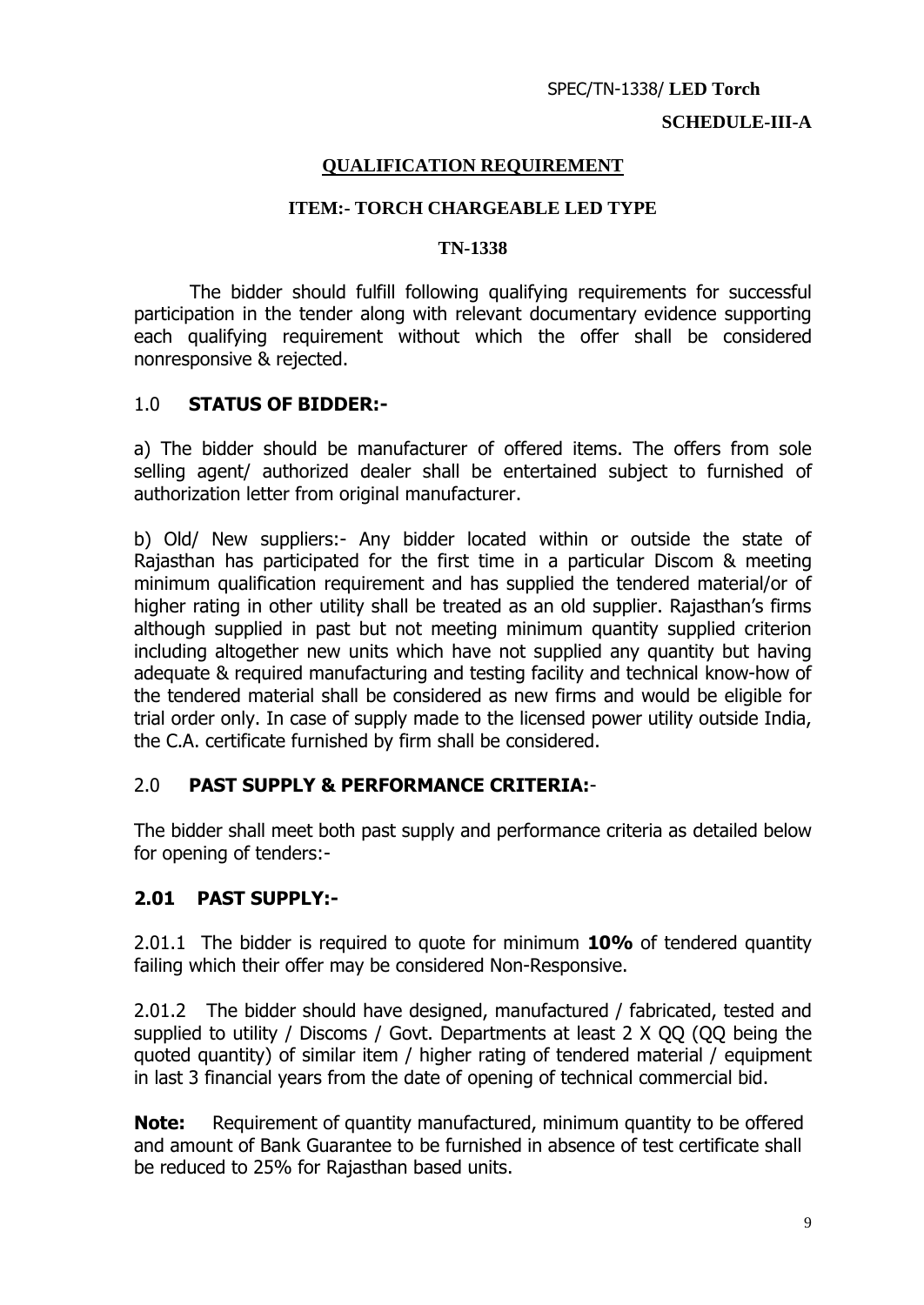#### SPEC/TN-1338/ **LED Torch**

2.01.3 In support of fulfillment of the past supply criteria, the bidder shall furnish documentary evidence in the form of certificate from Chartered Accountant in the enclosed prescribed proforma only. This prescribed proforma should be furnished either in original or copy duly attested by Notary. The bidder shall also sign and affix seal on the C.A. Certificate. **The CA Certificate should be furnished on the letter head of CA and information should be in prescribed format of Qualification requirement. The CA certificate should be signed by the concerned firm/ supplier along with seal.** The certificate should have membership number with the name & address of the chartered accountant. Certificate should clearly indicate the quantity supplied, period of supply, voltage Class, Rating etc . **year wise** in the format prescribed, any deviation to format or information diverted format, will not be considered and rejected.

Note:-The material supplied and accepted for same/higher rating for Turnkey projects to a licensed power utility/Govt. shall be considered for the purpose of evaluating criteria. The certificate given by C.A. shall indicate above quantity separately.

### 2.02 **PERFORMANCE CRITERIA:-**

- 2.02.1 i) If a bidder has supplied up to 50% of ordered quantity in previous tender up to date of opening of subsequent tender and scheduled delivery period expired, the bid of such bidder will not be opened in the Discom for that item.
	- ii) However, if the supplies have been completed for a quantity more than 50% but not completed up to date of opening of subsequent tender and scheduled delivery period expired, the quantity equal to the quantity pending in previous tender for that item shall be reduced from the subsequent tender quantity to be allocated to the bidder.

### **3.0 POOR RECORD OF PERFORMANCE AND DELIVERY:**

The bidders who have been black listed **in any of the state Discom** or with whom business relations have been severed in **Jodhpur Discom** shall not be considered. Severment of business relations will be done in case of following circumstances for the period and with the recovery mentioned against each:

|                                                                      | i) When vendor does not accept order   Forfeiture of EMD/cancellation of |
|----------------------------------------------------------------------|--------------------------------------------------------------------------|
| awarded on its accepted price and                                    | vendor registration to recover amount                                    |
| terms and conditions or does not of EMD along with severment of      |                                                                          |
| comply with contractual formalities.                                 | business relations for three years from                                  |
|                                                                      | the date of issue of order.                                              |
|                                                                      |                                                                          |
|                                                                      | ii) When vendor complies with Levy of maximum recovery on account        |
| contractual formalities but does not of delay in delivery along with |                                                                          |
| commence supplies.                                                   | severment of relations for a period of 2                                 |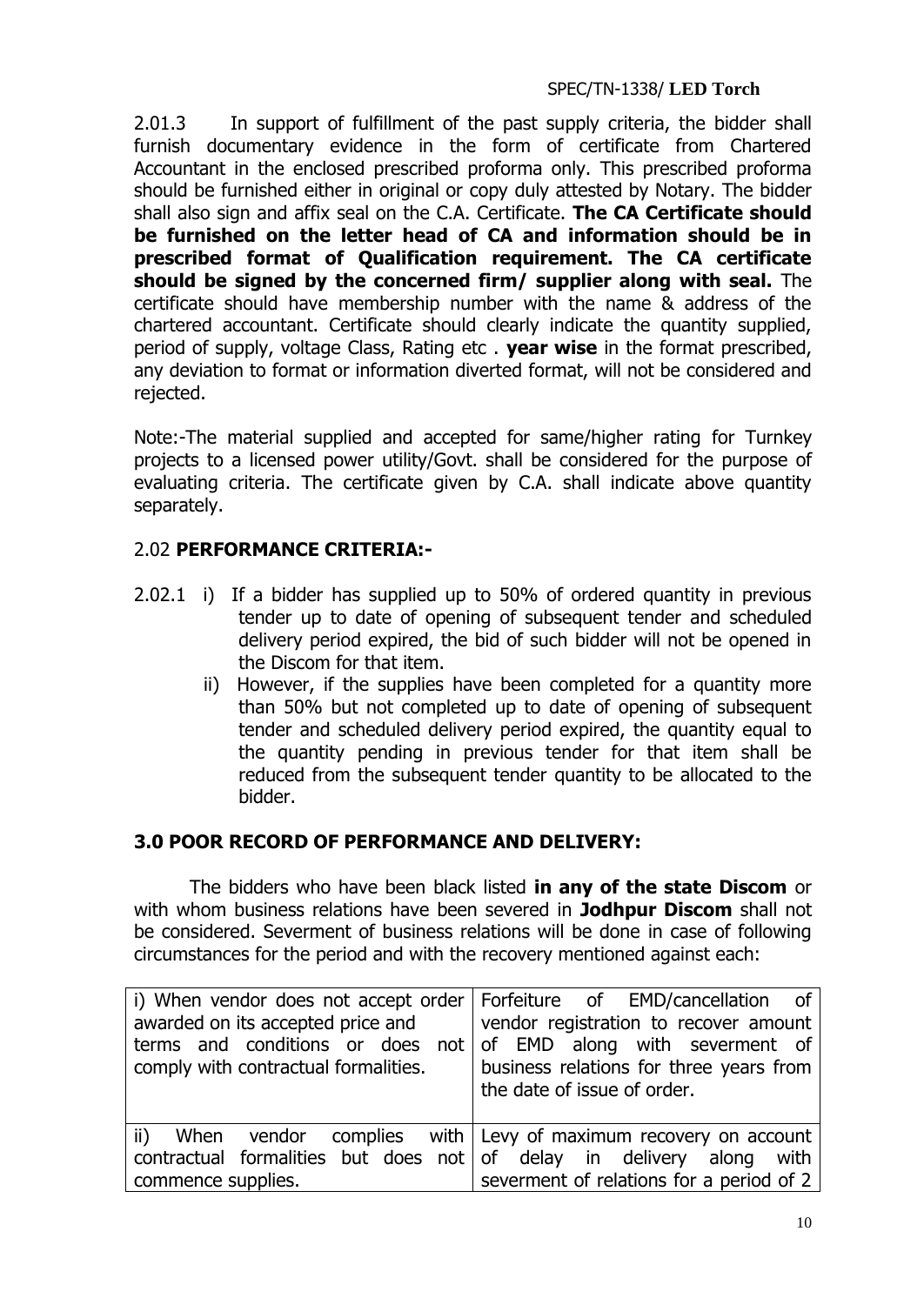| years from the date of issue of order or |
|------------------------------------------|
| in next two bids whichever is later      |
| along with forfeiture of EMD/            |
| cancellation of vendor registration.     |

## **4.0 (A) Black listing of a firm:**

After having given Show Cause Notice of 30 days, and having established & cogent reasons for blacklisting of the firm as given below, the firm should immediately be blacklisted for a period of 5 years indicating reasons of doing so, in the letter itself, and a copy of such blacklisting should be given to the firm, with the approval of CLPC:-

(i) There are sufficient and strong reasons to believe that the supplier or his employee has been guilty of malpractices such as manhandling/misbehavior with Government official by supplier or his partner/employee, bribery, corruption or abatement of such a offence in a position where he could corrupt Nigam's official, fraud, vitiating fair tender process including substitution of or interpolation in tender, misrepresentation, pilfer-aging or unauthorized use or disposal of Nigam's material issued for specific work etc.

(ii) Where a supplier or his partner or his representative has been convicted by a court of Law for offences involving moral turpitude in relation to the business dealing or where security considerations including suspected disloyalty to the Nigam/state so warrant the blacklisting.

(iii) If the State Bureau of Investigation or any other authorized investigating agency recommends for blacklisting after completing the investigation.

Note: - 1 If a supplier after having tendered for a supply or after negotiations gives application voluntarily vitiating the fair tendering process, it shall also tantamount to malpractice.

Note: - 2 A register containing the reasons for blacklisting the supplier as also the names of all the partner of the suppliers and the allied concerns coming within the effective influence of the blacklisted supplier will be maintained.

Note: - 3 A register of black listed supplier will be maintained which will not only include suppliers enlisted with the Enlisting Authority but also black listed suppliers in Nigam.

Note :-4 A Black listed supplier (i) shall not be entitled for registration in any of the Discom (ii) shall not be awarded any supply order in future in any Discom during the notified period.(iii) his registration if any shall stand cancelled immediately and his registration security /EMD/S.D. shall stand forfeited. (iv) In case of blacklisting of the firm by any one of Discom for the cogent prescribed reason(s) as stipulated above, the same shall be applicable to all the three Discoms and as a consequence of blacklisting, all the pending orders to that firm,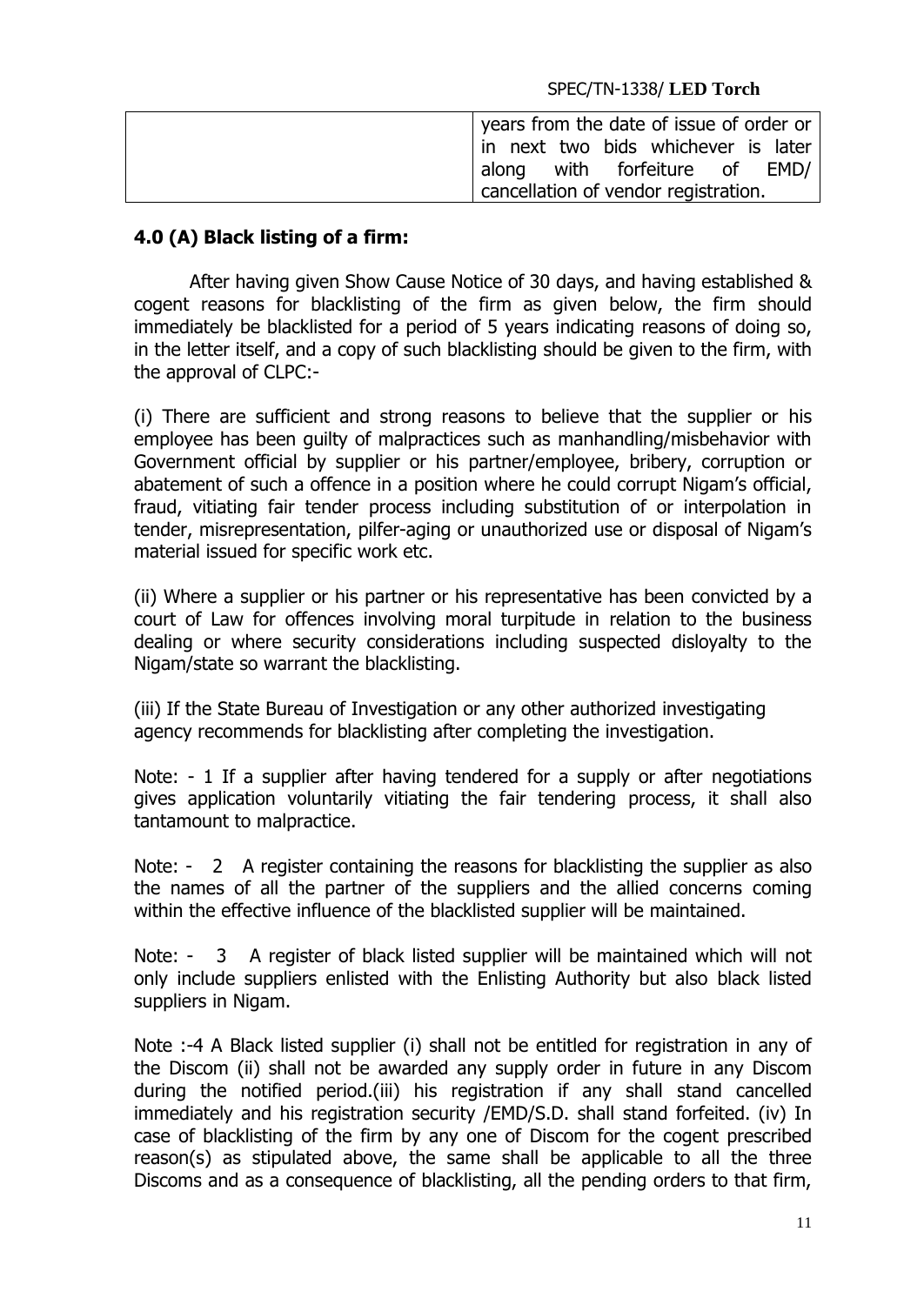will be cancelled in all three (3) Discoms with immediate effect. However in respect of completed/executed contract G.P. obligations as well as other liabilities shall be fulfilled by the supplier.

### **(B) Severment of Business relation:**

(a) After having given Show Cause Notice of 30 days, and having established & cogent reasons for Severment of business relation as given below, the firm should immediately be severed the business relations for a period of 2 to 3 years indicating reasons of doing so, in the letter itself, and a copy of such severment should be given to the firm, with the approval of CLPC:-

(i) The supplier continuously refuses to pay Nigam dues without showing adequate reasons and where the purchasing authority is satisfied that no reasonable dispute attracting reference to Settlement Committee or Court of Law exists for the supplier's action of non-supply.

(ii) When vendor does not accept LOI/detailed purchase order awarded on its accepted prices and terms & conditions or does not comply with the contractual formalities.

(iii) When vendor/supplier who otherwise completed contractual formalities but does not commence supplies on the date of opening of technical bid of the fresh tender/completion of schedule delivery period whichever is later.

**Note-1**-In case supplier does not deposit outstanding dues towards Nigam, even after completion of severment period, the period of severment will continue.

**2.** Severment done purely/ mainly on account of non-deposition of dues against the supplier/vendor/contractor could be lifted by CLPC, if the dues are deposited prior to the expiry of such severment period.

3. Severment done by one Discom for non-supply of material and /or corresponding non-recovery of dues will not be effective in other Discoms except in respect of common purchase cases of three Discom.

4. On severment of business, the EMD/SD/vendor registration security will be forfeited.

5. The orders in execution satisfactorily will not be cancelled other than the order on which severment have been done.

# **(C) DEBARMENT**

Reasons on which Debarment can be made:-

(i) The competent authority may debar the supplier on account of his performance or other disabilities, if it is no longer considered fit to remain under vendor registration as per his obligation under vendor registration.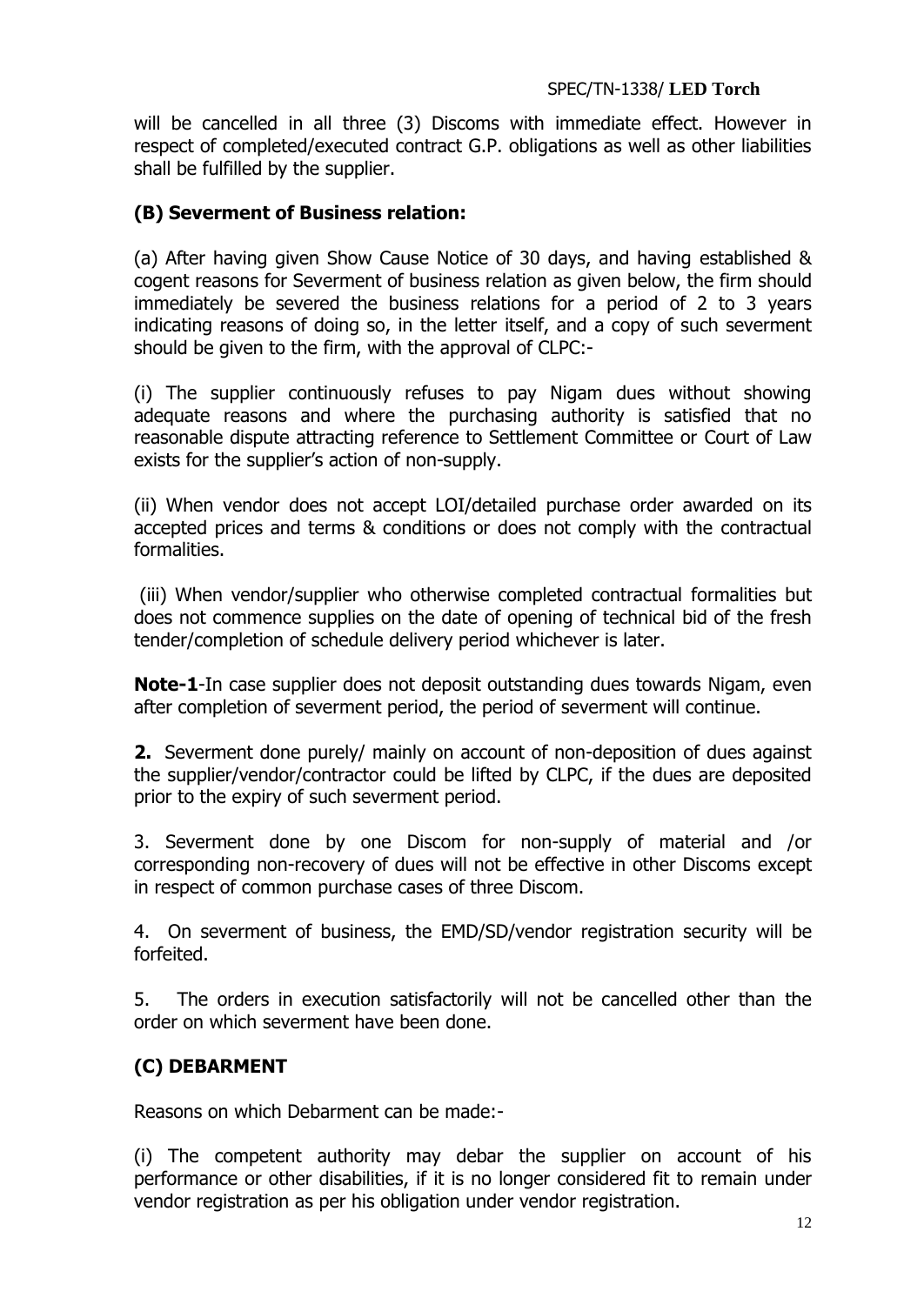(ii) If at any subsequent stage of inspection of firms after award of contract, it is found that firm does not have sufficient tech. staff or required/necessary technical equipments, the purchasing authority can debar the firm for one year or next tenders whichever is later. The debarment will be lifted only on re-inspection of firm's works; the defects noticed earlier are fully rectified to the satisfaction of Nigam**.**

(iii) When contract agreement executed and supplies commenced but could supply only up to 50% of ordered quantity and scheduled delivery period expired, then the firm can be debarred for one year or next tender whichever is later in that Discom only for that particular item/rating/ capacity/size etc.

(iv) The suppliers who have been awarded contract for supply of material is not adhering to the periodic delivery schedule, the contract awarding authority reserve the right to terminate the contract and may debar the firm in participating in tender for a period of 2 to 3 years.

Note:-1. On debarment, the EMD/ SD/Vendor Registration security shall be forfeited.

Note:-. 2. If the firm is debarred in one Discom for any reasons then the same should not be applicable in other Discom subject to exception that in case of common Discoms purchases such debarment of a firm would be applicable to all three Discoms for that particular item and rating/capacity/size etc.

### **5.0 APPEALS AND APPLICATIONS:-**

Appeal against the order of blacklisting, severment and debarment can be filed before BOD within a period of 3 months from the date of intimation. The letter of appeal will be addressed to the order placing authority. Who will process the case for placing the matter in B.O.D. within a period 60 days. The BOD may reduce or waive the penalty, if sufficient reasons/supporting documents are furnished by the supplier.

### **GENERAL CONDITIONS : - (ALL CONDITIONS BE DULY SIGNED & SEALED)**

I) The bidder shall clearly indicate the deviations such as `Technical Deviation & Commercial Deviations' in the prescribed proforma only. The deviations indicated elsewhere in the bid shall not be accepted.

II) The bidder must clearly fill up each and every particular of guaranteed technical particulars annexed with Technical Specifications otherwise he will be responsible for Technical Non-responsiveness.

III) All documents required in the prescribed format are to be furnished along with the bid itself failing which the bid will be summarily rejected.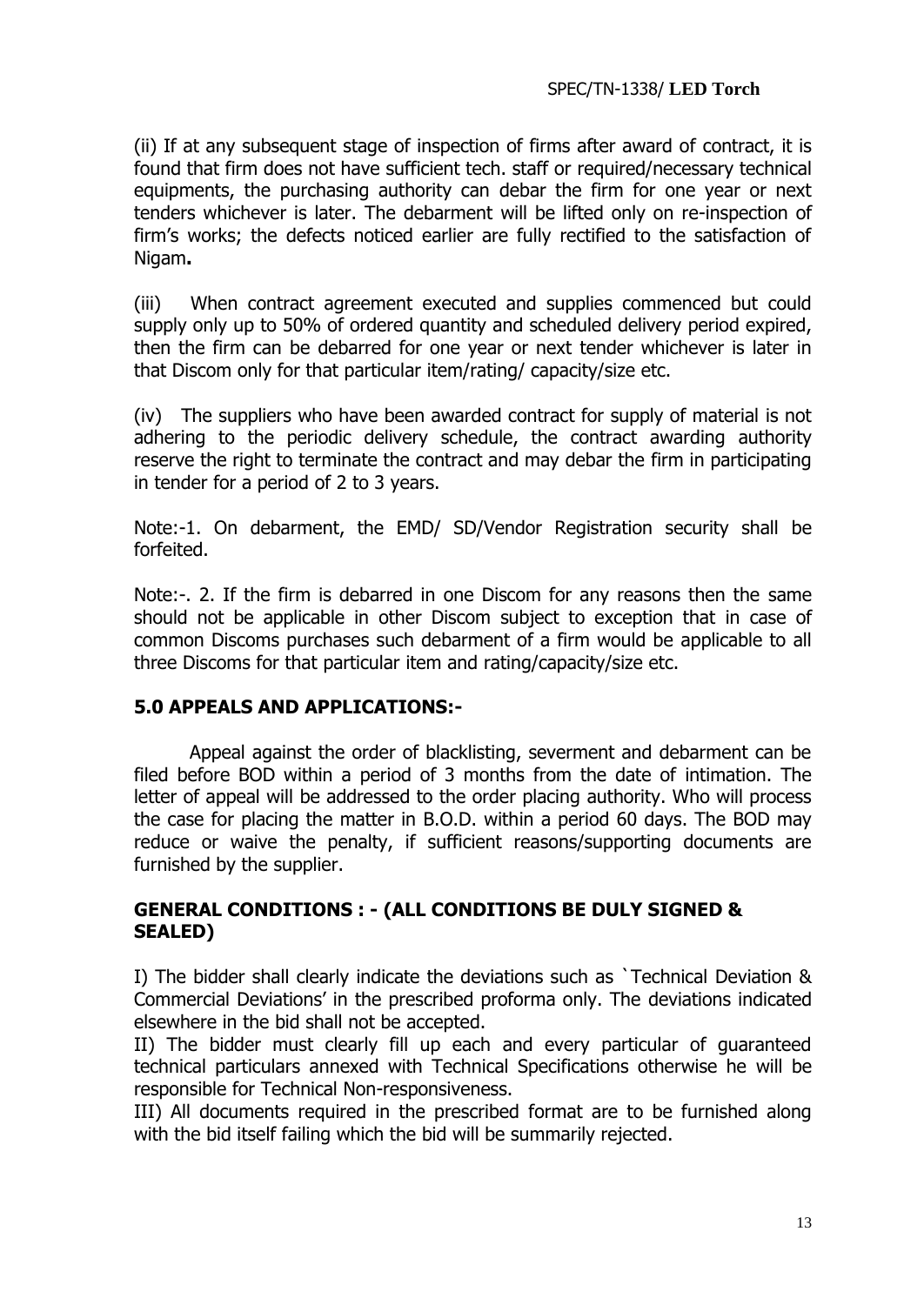# **SCHEDULE-IV `A'**

### **Must be filled-in by the tenderer and attach with technical bid (Part-I)**

To,

The Superintending Engineer (MM&C), Jodhpur Vidyut Vitran Nigam Limited, Jodhpur.

Dear Sir,

With reference to your invitation to tender against specification No. **JDVVNL/SE/MM&C/TN-1338**, we agree to supply the following quantity:-

| S.<br>N<br>$\mathbf{o}$ | <b>Particulars of</b><br>item       | <b>Tendered</b><br>Quantity<br>(In Nos.) | Qty.<br><b>Offered</b><br>(In Nos.) | <b>Justification</b><br>of quantity<br>offered as per<br>Qualifying<br><b>Requirement</b> | <b>Status of type</b><br>test reports<br>submitted. |
|-------------------------|-------------------------------------|------------------------------------------|-------------------------------------|-------------------------------------------------------------------------------------------|-----------------------------------------------------|
|                         |                                     |                                          | 4                                   |                                                                                           | 6                                                   |
| 1.                      | <b>Torch Chargeable</b><br>LED type | 3000 nos.                                |                                     |                                                                                           |                                                     |

- 1. The offer is valid for a period of 120 days from the date of opening of this tender.
- 2. It is noted that the quantities as mentioned in the specification are approximate and we agree to supply any quantity as per your requirement.
- 3. The delivery shall strictly be in accordance with our delivery clause as given in Schedule-VIII of this specification. In case we fail to deliver the material as indicated in the clause No. 1.23, we are liable to pay recovery for delay in delivery as per clause No. 1.24 of this Schedule-II of this specification. The material shall conform to your specification No. **JDVVNL/SE/MM&C/TN-1338** and as per relevant ISS in all respect.
- 4. We confirm that we agree to all the terms & conditions as well as the technical stipulations of your specification No. **JDVVNL/SE/MM&C/TN-1338** and there are no deviations other than as specified in the Schedule VI (A&B).

Yours faithfully,

Signature of tenderer with stamp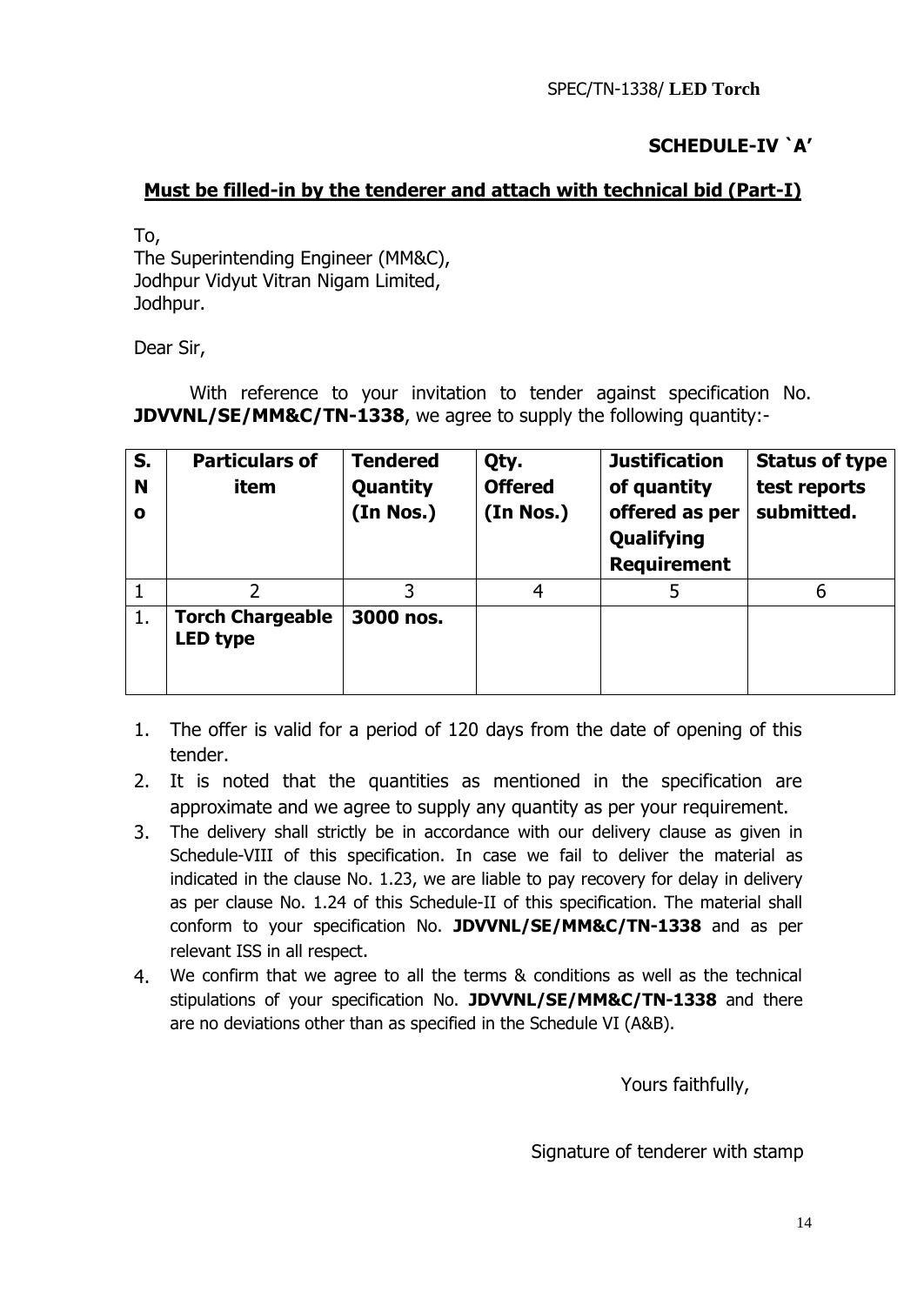### **Schedule – V**



### **JODHPUR VIDYUT VITRAN NIGAM LIMITED A Govt. of Rajasthan Undertaking**

Statement of guaranteed technical particulars and other performance data for supply of ……………………………………….. (Name of material) against specification no..………………………..

S.No. Particulars of technical & other performance data guaranteed.

Certified that we agree to all the aforesaid technical particulars and other performance data except following:-

| S.No. | Particulars of technical & other | Reasons for           |
|-------|----------------------------------|-----------------------|
|       | Performance data                 | deviations/departure. |

**(Signature)**

Name & Designation with seal of the bidder.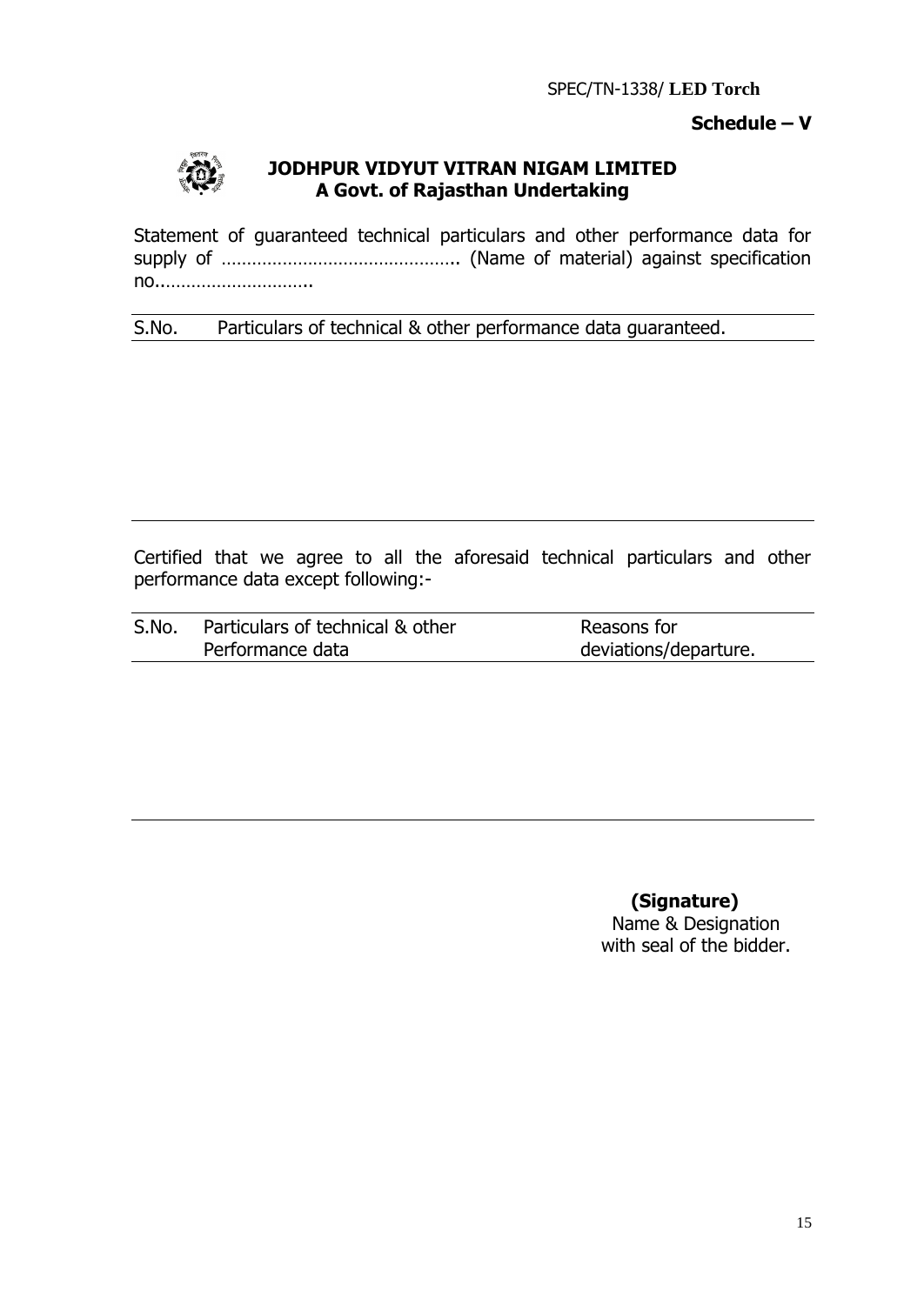

#### **SCHEDULE-V-A**

### **GUARANTEED TECHNICAL PARTICULARS FOR TORCH CHARGEABLE LED TYPE AGAINST NIT NO. JDVVNL/SE (MM&C)/ TN-1338**

| Sr.<br>No. | <b>PARAMETER</b>                                                               | TO BE FILLED BY THE<br><b>TENDERER</b> |
|------------|--------------------------------------------------------------------------------|----------------------------------------|
| 1.         | Name and address of manufacturer                                               |                                        |
| 2.         | <b>Work's Address</b>                                                          |                                        |
| 3.         | <b>GST Registration No.</b>                                                    |                                        |
| 4.         | Watt Power of LED 3W                                                           |                                        |
| 5.         | Bright Light Throughout Lighting Time Using<br><b>Constance Current Source</b> | Yes / No                               |
| 6.         | <b>SMPS Circuit-Input Voltage Range</b>                                        |                                        |
| 7.         | Fast Charging Input Hours                                                      |                                        |
| 8.         | Over Charging And Over Discharge Protection                                    | Yes / No                               |
|            | <b>LIGHTING TIME</b>                                                           | <b>3W MODEL</b>                        |
| 9.         | <b>NORMAL LIGHT</b>                                                            |                                        |
|            | <b>FULL LIGHT</b>                                                              |                                        |
|            | 9. Fitted With 6V Maintenance Free SLA Battery                                 |                                        |

**Name of Firm Signature of Bidder Designation & Seal Date**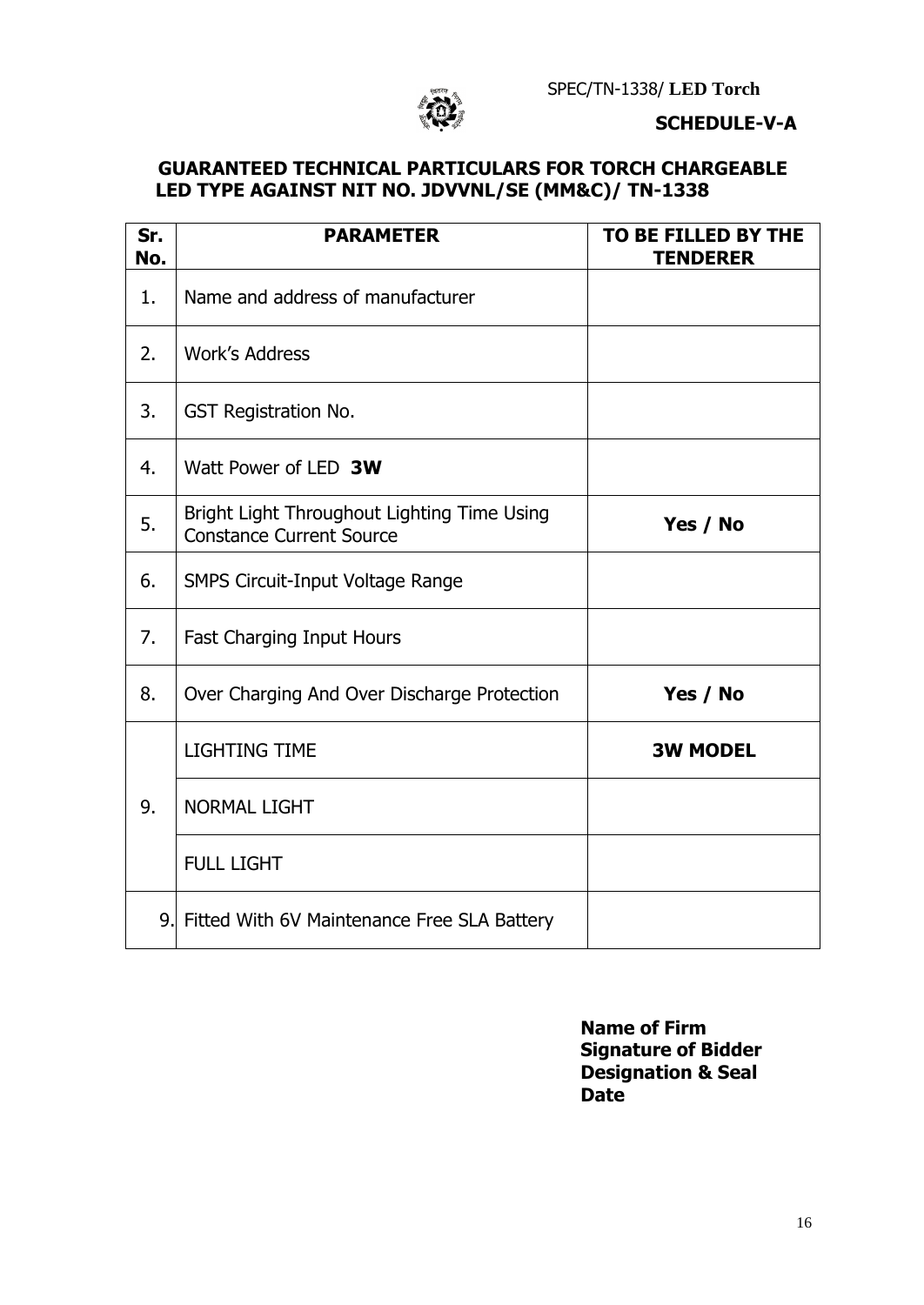## **Schedule – VI (A)**

# **TODHPUR VIDYUT VITRAN NIGAM LIMITED A Govt. of Rajasthan Undertaking**

# **DEPARTURE/DEVIATION FROM TECHNICAL SPECIFICATION**

The bidder shall state under this schedule the departure from the Purchaser's specification in respect of technical is as under:-

S.No. Main Deviations from Technical Specification.

Certified that we agree to all the technical specification of the NIT except for the deviation to the extent indicated above.

> **(Signature)** Name & Designation with seal of the bidder.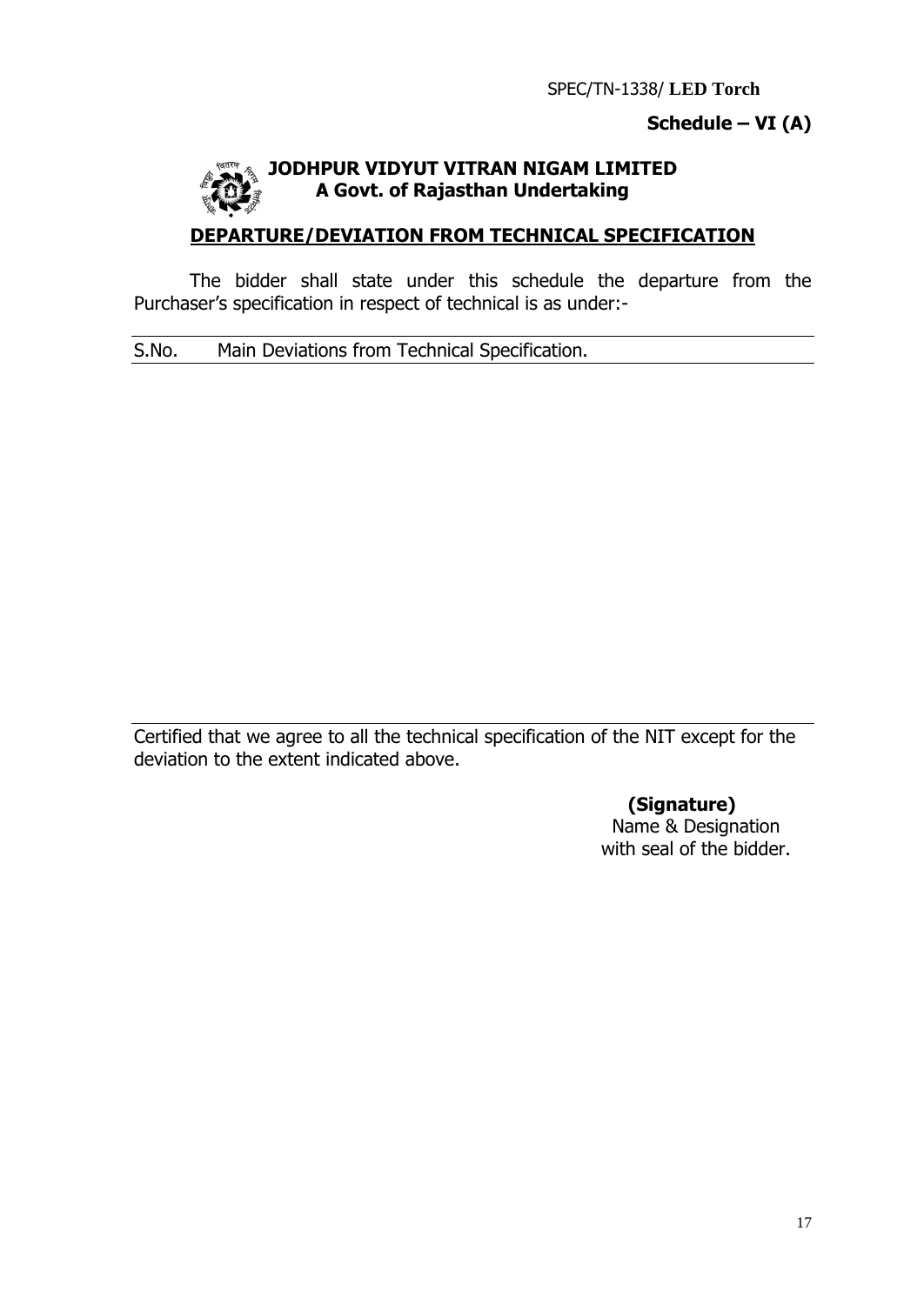### **Schedule – VI (B)**



### **JODHPUR VIDYUT VITRAN NIGAM LIMITED A Govt. of Rajasthan Undertaking**

### **DEPARTURE FROM COMMERCIAL TERMS & CONDITIONS OF THE SPECIFICATION**

The bidder shall state under this schedule the departure from the Purchaser's specification in respect of Commercial terms & conditions:-

S.No. Main Deviations from Specification.

Certified that we agree to all the commercial terms & conditions as laid down in General Conditions of Contract to the specification except for the deviation to the extent indicated above.

**(Signature)**

Name & Designation with seal of the bidder.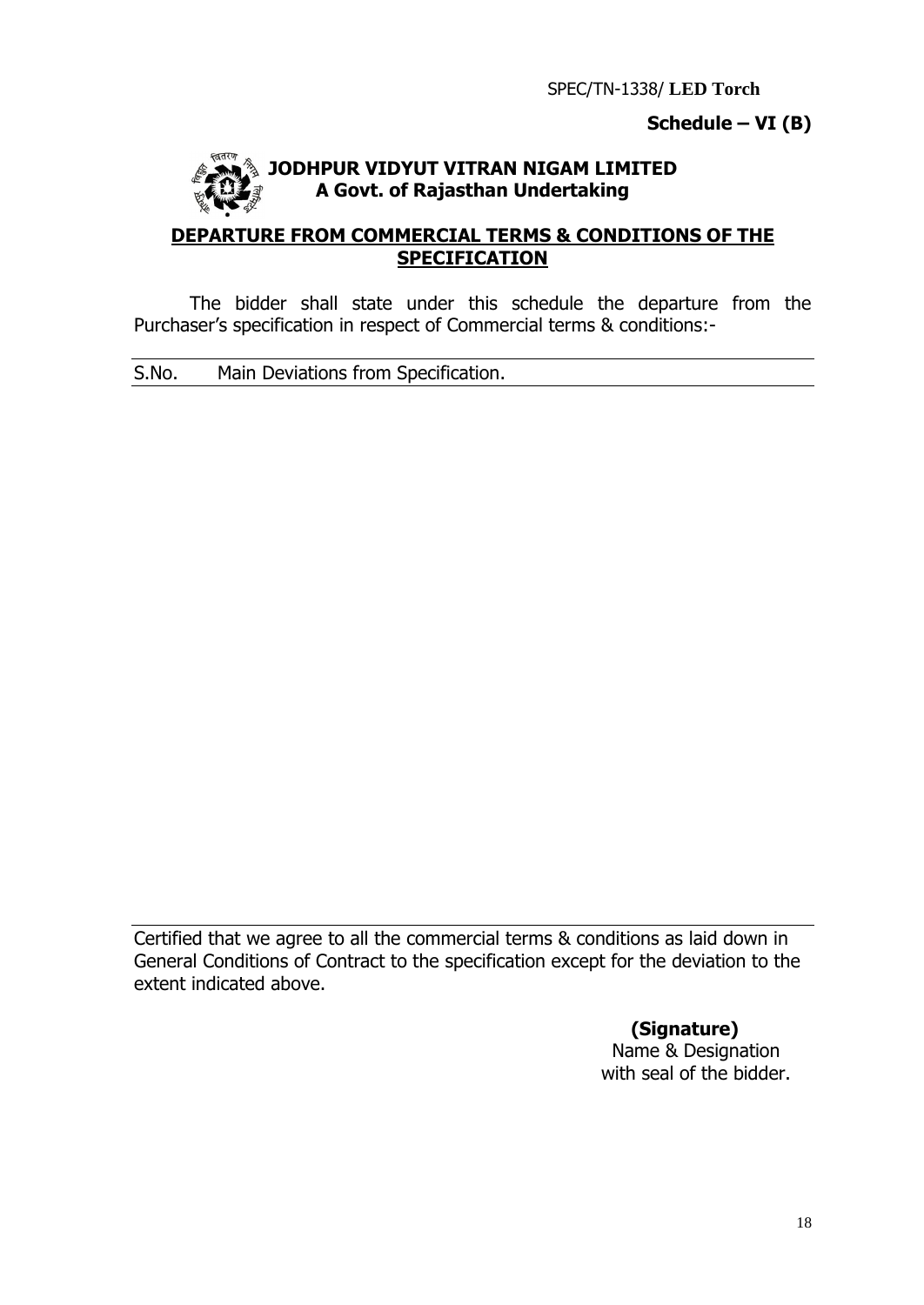### **Schedule – VII**



#### **JODHPUR VIDYUT VITRAN NIGAM LIMITED A Govt. of Rajasthan Undertaking**

#### **LIST OF PAST SUPPLIES**

The bidder shall state under this schedule whether material and equipments, similar to those offered in the tender have been previously supplied by him. A list shall be given of such orders executed by him together with information regarding the names of purchasing organizations, quantities supplied and when the supplies were effected. This list should be in form given below:-

| S.No. Detailed particulars Qty in<br>items supplied | Nos. | & Date | Order No. Name & details Date of of<br>of purchasing Completion<br>authority |  |
|-----------------------------------------------------|------|--------|------------------------------------------------------------------------------|--|
|                                                     |      |        |                                                                              |  |

| If executed partially<br>to be mentioned<br>(Qty. in Nos.) | whether still<br>to be executed | <b>Delivery</b><br>stipulated in<br>order | Remarks |
|------------------------------------------------------------|---------------------------------|-------------------------------------------|---------|
|                                                            |                                 |                                           |         |

**Note:** Separate schedules are to be furnished by the bidder for past supply to the JdVVNL, Jodhpur other State Electricity Boards and other Departments /Organisations.

### **(Signature)**

Name & Designation with seal of the bidder.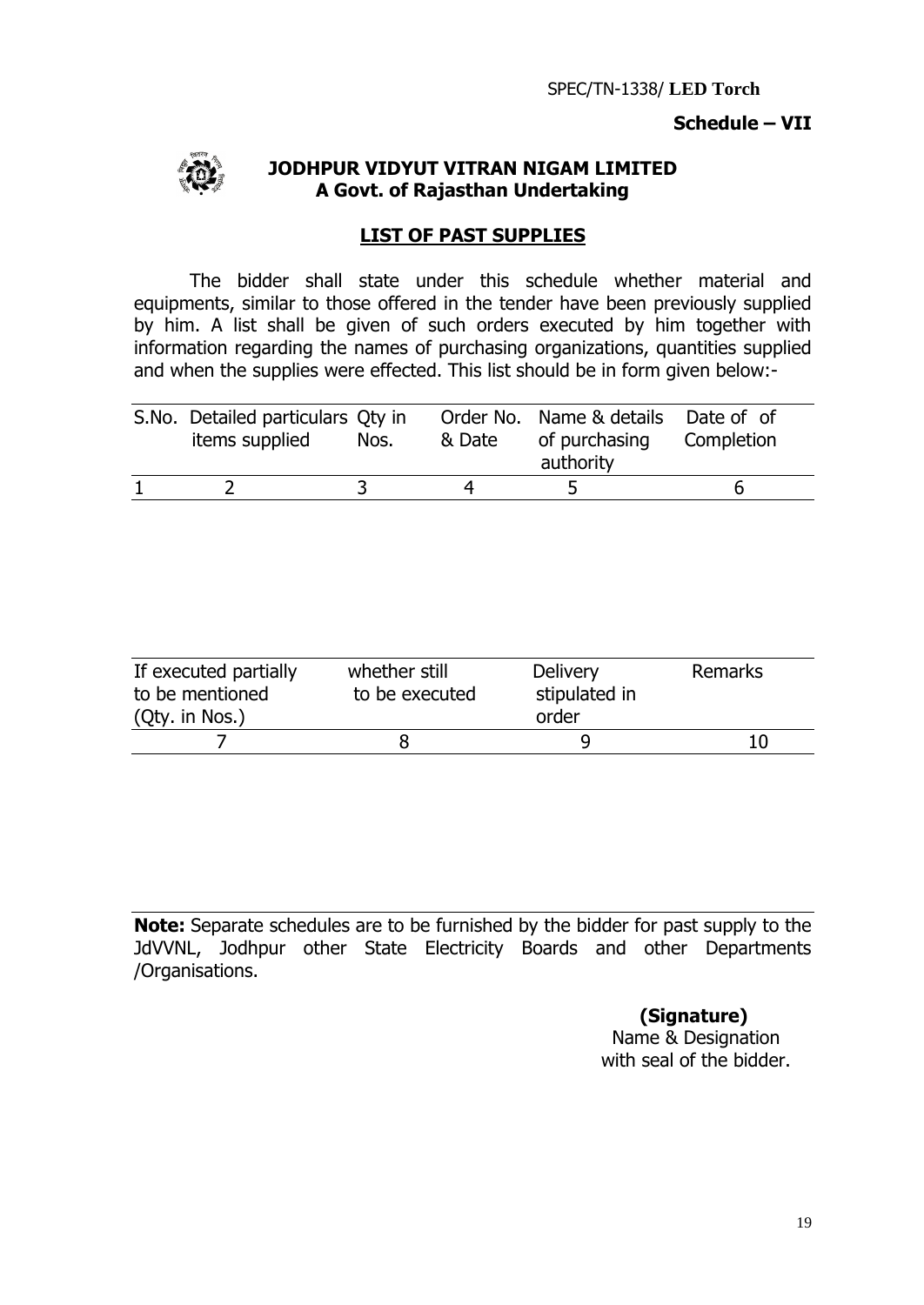

#### **PROFORMA FOR C.A. CERTIFICATE FOR QUANTITY VERIFICATION TN No.1338 TO WHOM SO EVER IT MAY CONCERN**

This is to certify that  $M/s$ .

(complete with address) have manufactured and supplied the goods / equipments / material during the following financial year(s) to the Electrical utilities / Government Department / Discoms / SEBs as detailed out below :

#### **FOR THE LAST THREE FINANCIAL YEAR FROM THE DATE OF OPENING OF TECHNO-COMMERCIAL BID.**

| S.<br>No. | <b>Financial</b><br>Year<br><u>in</u><br>which | <b>Detailed</b><br><b>particulars</b><br>item(s)<br>οf | &<br><b>Name</b><br>particula<br><b>of</b><br>rs | <b>Order</b><br>No.<br>&<br>date         | <b>Unit</b> |      | <b>Ordered</b>        |      | <b>Actual</b><br>supplied<br>upto | <b>Rem</b><br>arks |
|-----------|------------------------------------------------|--------------------------------------------------------|--------------------------------------------------|------------------------------------------|-------------|------|-----------------------|------|-----------------------------------|--------------------|
|           | material<br>supplied                           | supplied                                               | <b>Purchasi</b><br>ng<br><b>Authority</b>        | against<br>which<br>item(s)<br>supplied. |             | Qty. | <b>Value</b><br>(Rs.) | Qty. | <b>Value</b><br>(Rs.)             |                    |
| 1.        | 2.                                             | 3.                                                     | 4.                                               | 5.                                       | 6.          | 7.   | 8.                    | 9.   | 10.                               | 11.                |
|           |                                                |                                                        |                                                  |                                          |             |      |                       |      |                                   |                    |
|           |                                                |                                                        |                                                  |                                          |             |      |                       |      |                                   |                    |
|           |                                                |                                                        |                                                  |                                          |             |      |                       |      |                                   |                    |
|           |                                                |                                                        |                                                  |                                          |             |      |                       |      |                                   |                    |
|           |                                                |                                                        |                                                  |                                          |             |      |                       |      |                                   |                    |
|           |                                                |                                                        |                                                  |                                          |             |      |                       |      |                                   |                    |

| Signature,              | Signature |
|-------------------------|-----------|
| Name & Designation      | Name:     |
| With Seal of the Bidder | Address:  |
| Date                    |           |
| Place                   | Members   |

Signature of C.A

Membership No

The above particulars are true and correct based on explanations, records and books of accounts produced before us. Further the above certificate issued on the request of the company

CA Firm (\_\_\_\_\_\_\_\_\_\_\_\_\_\_\_\_\_\_\_\_)

**Note:- The C.A. certificate should be furnished on the letter head of CA and must be signed by the bidder and C.A. firm. The details i.e. address of C.A. & membership No. shall clearly be mentioned on C.A. certificate. In case C.A. certificate is not signed by the bidder/furnished without membership No. & address of C.A. then same may not be considered for which responsibility rests with the bidder.**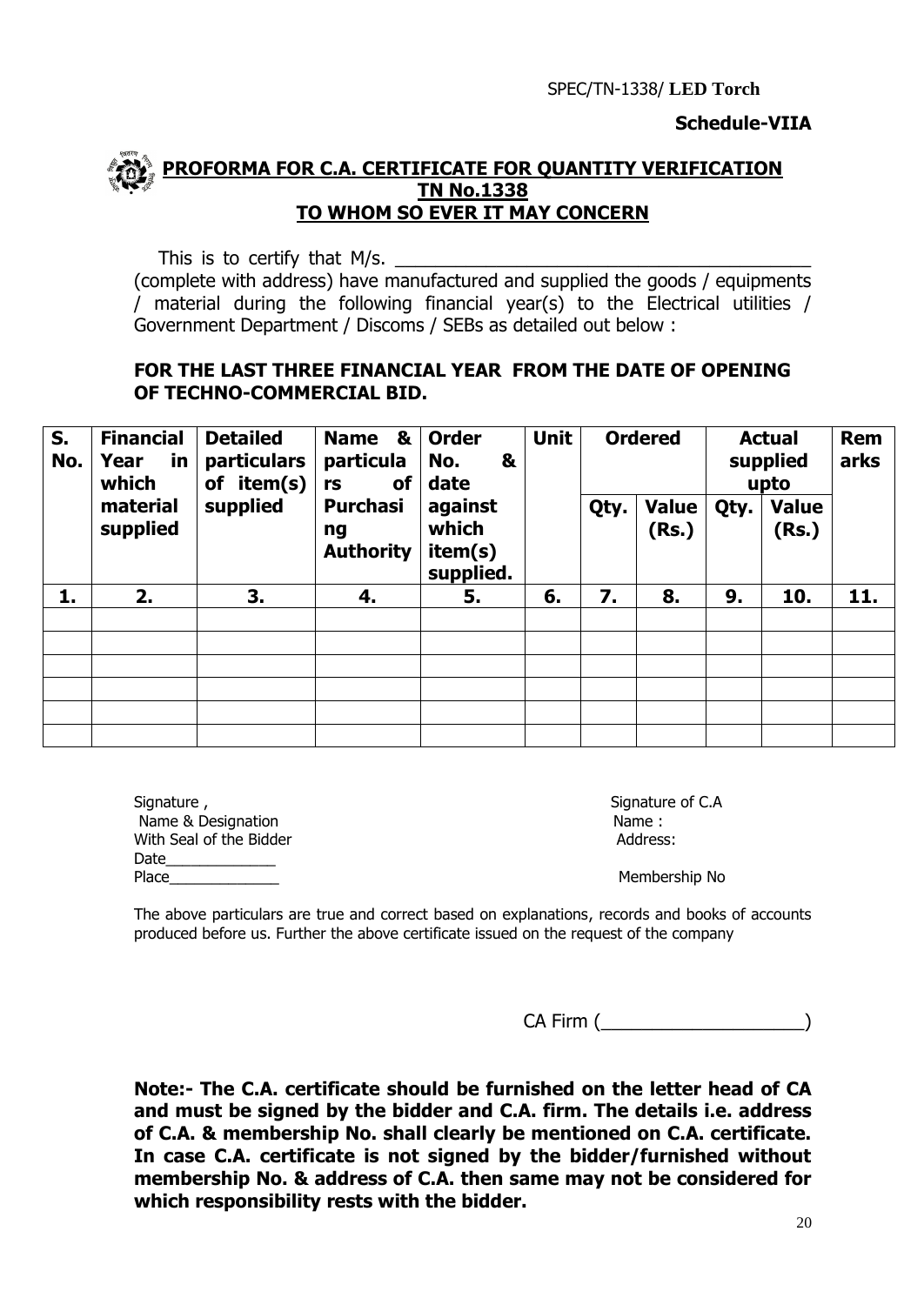### **Schedule – VIII**



#### **JODHPUR VIDYUT VITRAN NIGAM LIMITED A Govt. of Rajasthan Undertaking**

### **DELIVERY SCHEDULE**

### PART-A

The delivery schedule of the material by the Purchase Officer is as mentioned hereunder:-

| S.No. | <b>Particulars</b> | of   Commencement   Rate of supply     |           | Period<br>for                                    |
|-------|--------------------|----------------------------------------|-----------|--------------------------------------------------|
|       | Material           | period                                 | per month | of<br>completion                                 |
|       |                    |                                        |           | delivery of entire                               |
|       |                    |                                        |           | material                                         |
|       | Torch              | After 30 days    Nos. per   Completion |           | in                                               |
|       | Chargeable         |                                        |           | from the date month (to be <b>three month</b> at |
|       | LED type           | of receipt of quoted                   | by        | monthly<br>equal                                 |
|       |                    | detailed                               | tenderer) | rate of assorted                                 |
|       |                    | Purchase Order                         |           | rating                                           |

### PART-B

In case bidder deviates from the delivery schedule mentioned by the purchaser in Part-A then the delivery schedule shall be indicated/mentioned by the bidder as under:-

| S.No. Particulars<br>of Material | period per Month. per Month | Commencement Rate of supply Period for completion<br>of delivery of entire |
|----------------------------------|-----------------------------|----------------------------------------------------------------------------|
|                                  |                             | material                                                                   |

**Note:** 1. During the commencement period the process of model assembly and submission of B.O.M. for approval shall be got completed.

 2. During the commencement period the contractual formalities shall be got completed.

### **(Signature)**

 Name & Designation with seal of the bidder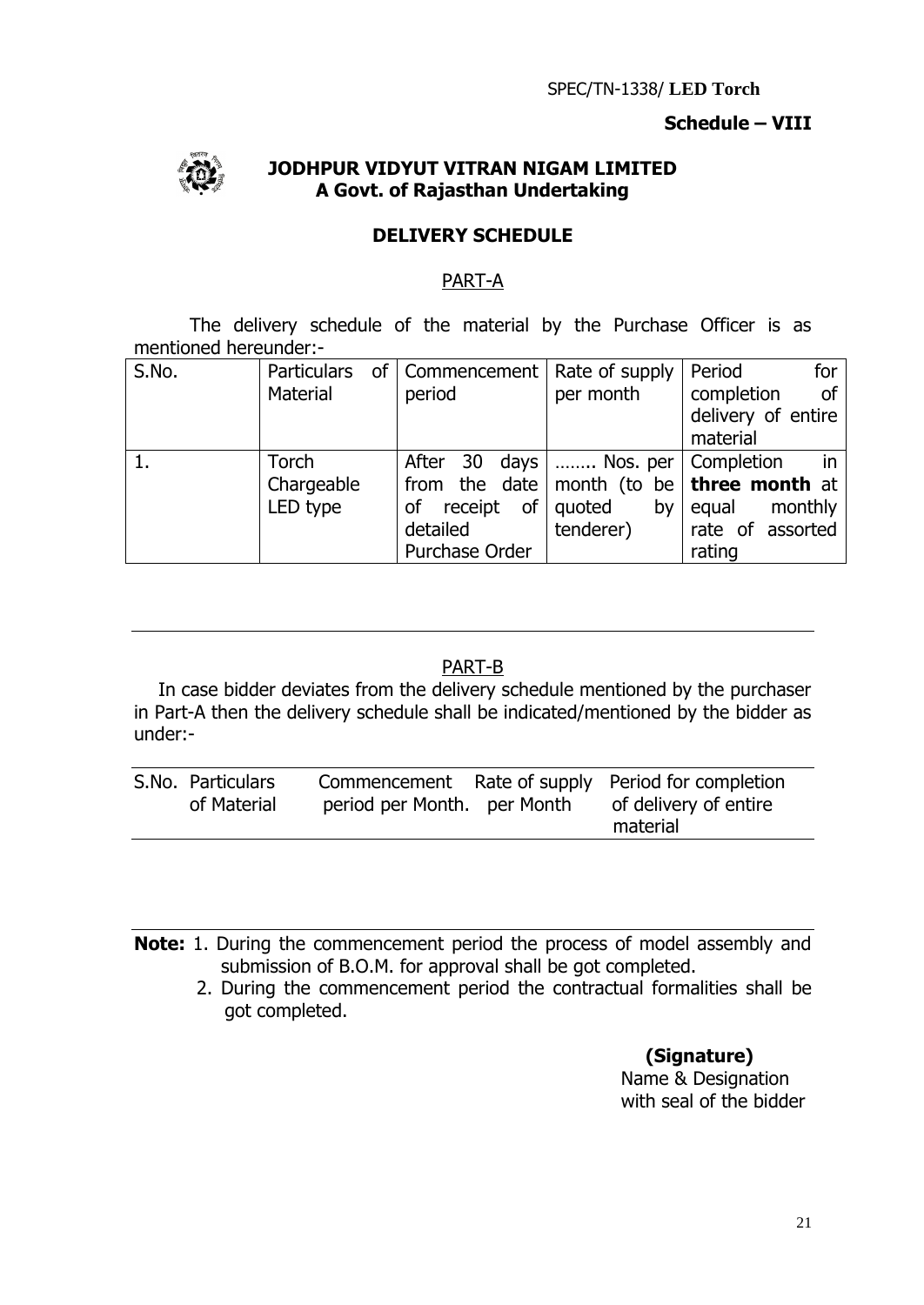### **Schedule – IX**



### **JODHPUR VIDYUT VITRAN NIGAM LIMITED A Govt. of Rajasthan Undertaking**

List of Equipments and Technical Hands Available with the Firm (To be filled in by the bidders & enclosed with the bid)

Manufacturers and / or their authorized agents who are quoting against this bid are requested to furnish the following information along-with the bid. The Purchaser will have the discretion to ignore the bid without the under noted particulars and/or ignore the bid particulars.

| 1.  | Name and Address of Manufacturer                                                                  |  |
|-----|---------------------------------------------------------------------------------------------------|--|
|     | (With phone, mobile, fax & official email ID)                                                     |  |
|     |                                                                                                   |  |
| 2.  | Whether firm is proprietorship/partnership/ Limited (Please give                                  |  |
|     | details and also enclose copy of memorandum of constitution of                                    |  |
|     | firm along with name of directors/ partners/proprietor & their<br>address.                        |  |
| 3.  | Place where works exist (indicate the name of the only one works                                  |  |
|     | from where you want to supply the offered material).                                              |  |
|     |                                                                                                   |  |
| 4.  | Details of machinery particularly with B.H.P. of each item                                        |  |
|     | installed.                                                                                        |  |
| 5.  | Details of staff employed in the works                                                            |  |
| 6.  | Date when started the manufacturing of item under reference                                       |  |
| 7.  | List of items manufactured.                                                                       |  |
| 8.  | Literature and drawings of items manufactured showing their                                       |  |
|     | description, size, design and other important technical particulars                               |  |
| 9.  | Details of order so far, executed alongwith the names of<br>organization to whom supplied.        |  |
|     | 10. Manufacturing capacity.                                                                       |  |
| 11. | Is the workshop open for inspection by the representative of the                                  |  |
|     | board, if required?                                                                               |  |
| 12. | Statement of financial resources and Banking Reference along                                      |  |
|     | with Balance-Sheet for previous two years                                                         |  |
| 13. | Testing facilities available for the manufactured articles in the<br>testing laboratory of works. |  |
|     | 14. Whether the Firm is a small/medium/large scale industry.                                      |  |
| 15. | Registration No. with :-                                                                          |  |
|     | i. Small Scale, National/State.                                                                   |  |
|     | ii) DGTD                                                                                          |  |
|     | iii) State Industries Department                                                                  |  |

 **(Signature)** Name & Designation with seal of the bidder.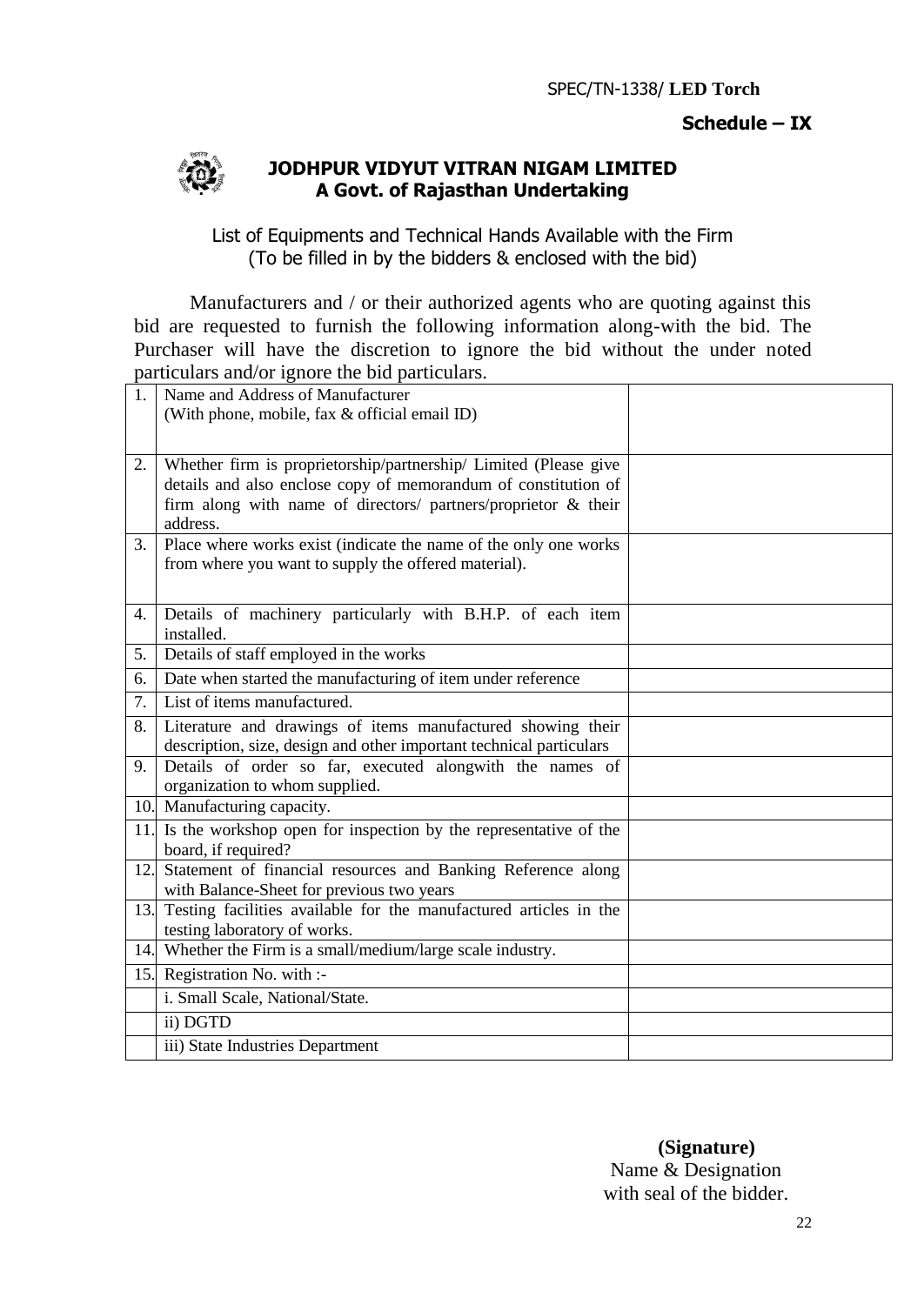#### **Schedule - X**

#### **GENERAL PARTICULARS ABOUT THE TENDER IN BRIEF**

#### **JODHPUR VIDYUT VITRAN NIGAM LIMITED OFFICE OF THE SUPERINTENDING ENGINEER (MM&C) NEW POWER HOUSE INDUSTRIAL AREA, JODHPUR. TELEPHONE: 0291-2742223 / FAX:- 0291-2746539**

**Two Part Bid**

SPECIFICATION FOR SUPPLY OF TORCH CHAREABLE LED TYPE UNDER SPECIFICATION NO.JdVVNL/SE/MM&C/ TN-1338

| LAST DATE AND TIME FOR BID<br><b>SUBMISSION</b> | 01.08.2017 at 12:00 pm       |
|-------------------------------------------------|------------------------------|
| DATE AND TIME OF OPENING OF BID                 | 01.08.2017 at 03:00 pm       |
| EARNEST MONEY TO BE DEPOSITED                   | Rs.50,000.00                 |
| COST OF THE SPECIFICATION                       | Rs.2,950.00(non refundable)  |
| TENDER PROCESSING FEE                           | Rs.1,180.00(non refundable)  |
| <b>VALIDITY</b>                                 | 120 DAYS FROM THE NEXT       |
|                                                 | DATE OF OPENING OF           |
|                                                 | <b>TECHNO-COMMERCIAL BID</b> |

#### VERY VERY IMPORTANT

- 1. The bidders, in their own interest are request to read very carefully the tender document before submitting the bid only through online on website [http://www.eproc.rajasthan.gov.in/nicgep/app.](http://www.eproc.rajasthan.gov.in/nicgep/app) The bidders can download bid documents and submit their bids upto 4:00 p.m. one day prior to schedule date of opening of respective bid mentioned above.
- 2. The **cost of tender specification (**non-refundable) and **EMD** in Demand draft/ Banker's cheque in favour of the Senior Accounts Officer (Cash &CPC), JdVVNL, Jodhpur (payable at Jodhpur) and **tender processing fees of Rs. 1,000/-** (non-refundable) payable by Demand Draft in favour of Managing Director, RISL (payable at Jaipur) can be deposited in the office of the Superintending Engineer (MM&C), JdVVNL, New Power House Premises, Jodhpur-342003 upto 4.00 p.m. **upto one WORKING day prior to schedule date of opening of respective bid. However the bidders who possess valid vendor registration issued by JdVVNL as per Clause No. 1.5.3 of Section-II (General Condition of Contract)** for supply of quoted items under appropriate category are not required to furnish Earnest Money Deposit. The Central and State Govt. undertakings are exempted from furnishing of Earnest money subject to furnishing of such certificate / documentary evidence in support of their being Govt. (Central/State) undertaking. **They shall upload the proof of such valid registration/exemption certificate with their bid.**